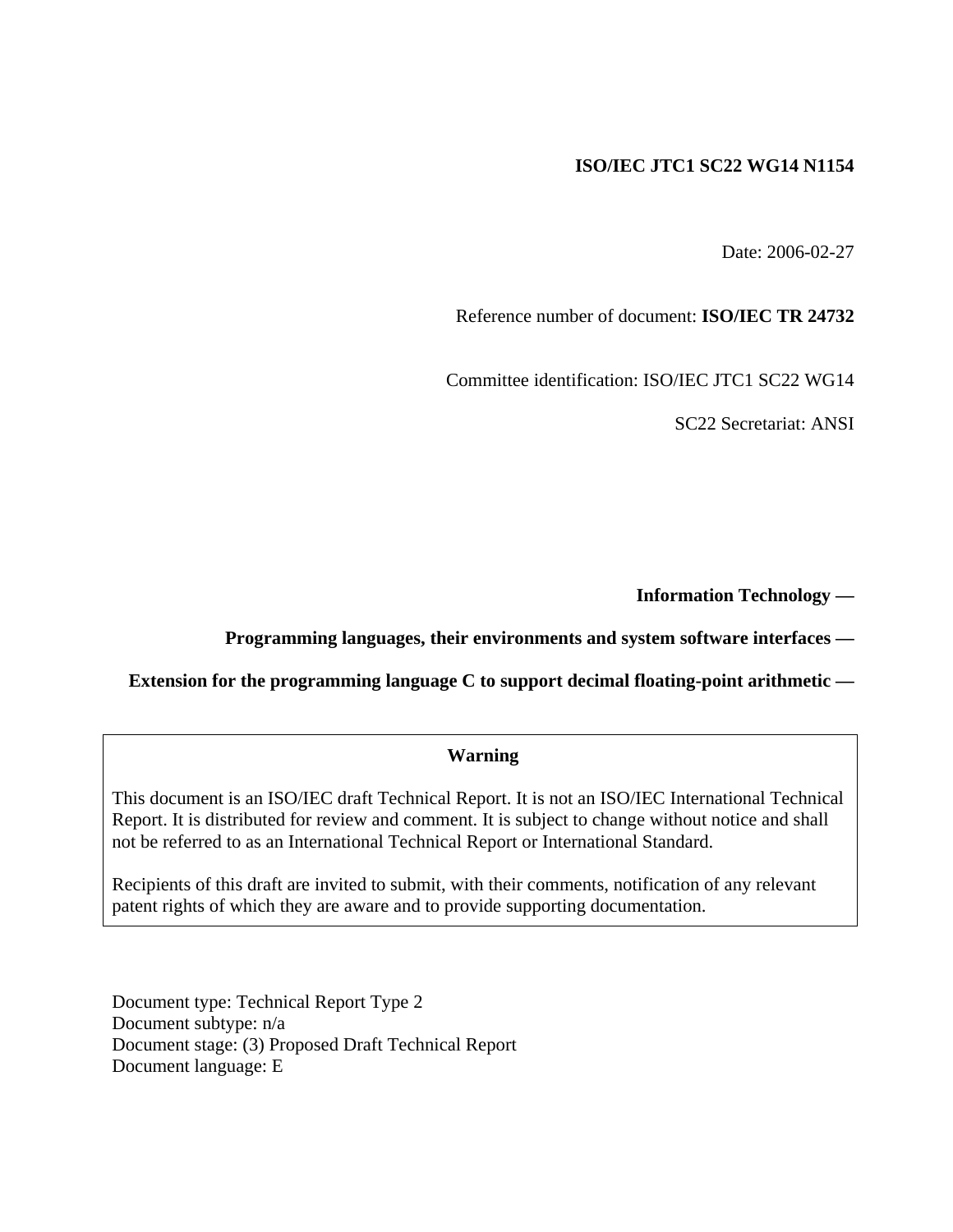#### **Copyright notice**

This ISO document is a working draft or committee draft and is copyright-protected by ISO.

Requests for permission to reproduce this document for the purpose of selling it should be addressed as shown below or to ISO's member body in the country of the requester:

*ISO copyright office Case postale 56 CH-1211 Geneva 20 Tel. +41 22 749 01 11 Fax +41 22 749 09 47 E-mail copyright@iso.org Web www.iso.org*

Reproduction for sales purposes may be subject to royalty payments or a licensing agreement.

Violators may be prosecuted.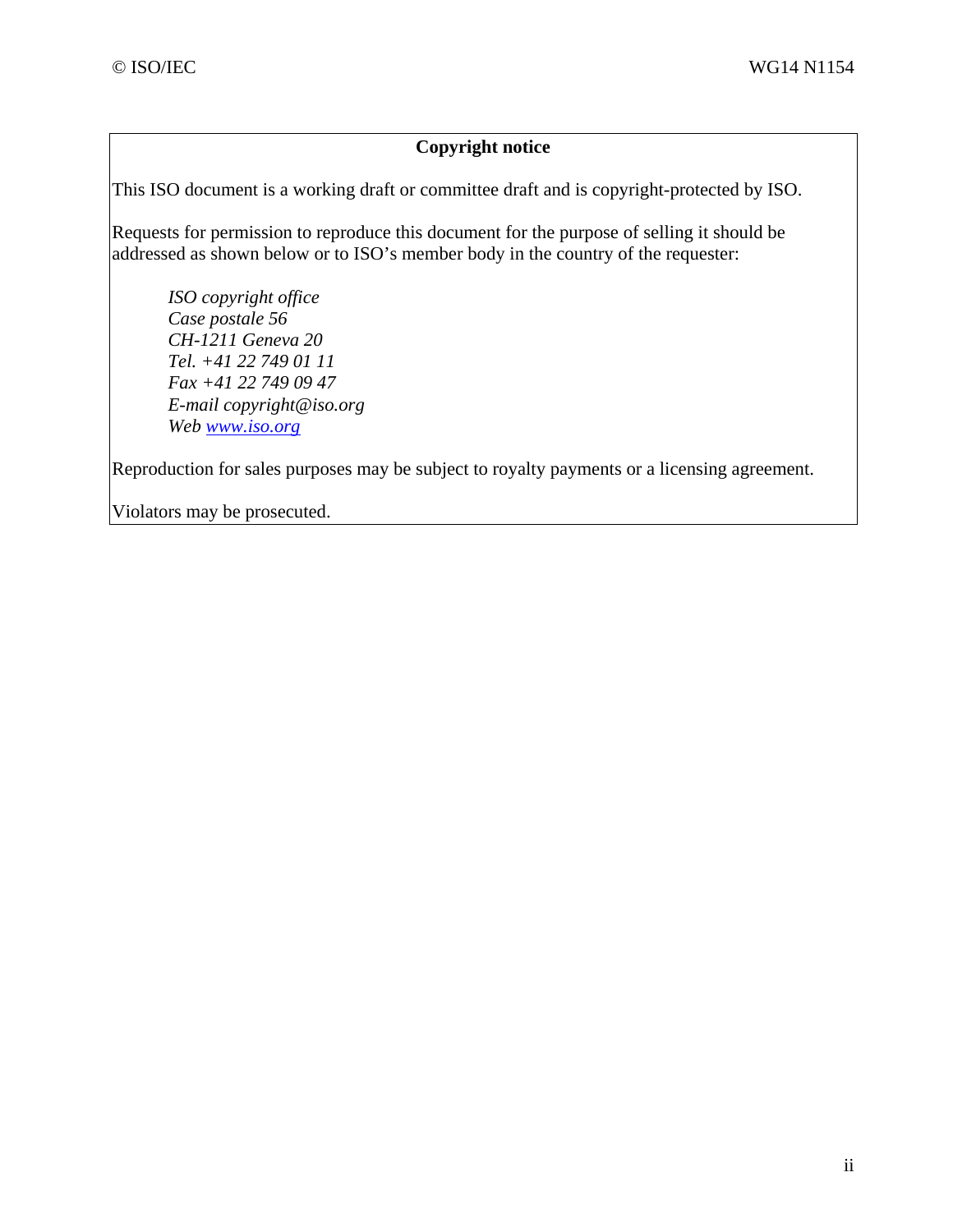# **Contents**

| 6.2 Conversions among decimal floating types, and between decimal floating types and generic |  |
|----------------------------------------------------------------------------------------------|--|
|                                                                                              |  |
|                                                                                              |  |
|                                                                                              |  |
|                                                                                              |  |
|                                                                                              |  |
|                                                                                              |  |
|                                                                                              |  |
|                                                                                              |  |
|                                                                                              |  |
|                                                                                              |  |
|                                                                                              |  |
|                                                                                              |  |
|                                                                                              |  |
|                                                                                              |  |
|                                                                                              |  |
|                                                                                              |  |
|                                                                                              |  |
|                                                                                              |  |
|                                                                                              |  |
|                                                                                              |  |
|                                                                                              |  |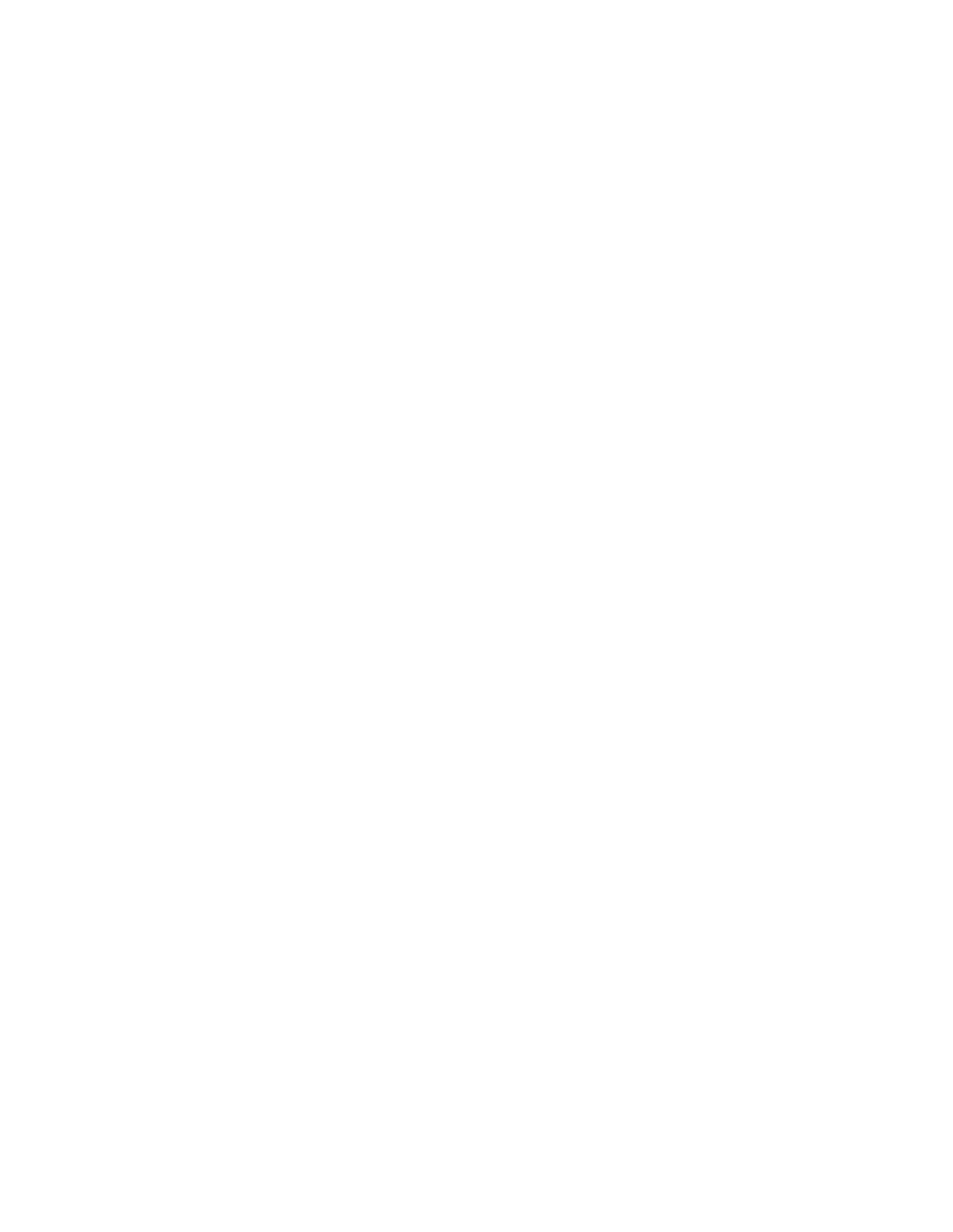# **1 Introduction**

# **1.1 Background**

Most of today's general purpose computing architectures provide binary floating-point arithmetic in hardware. Binary floating-point is an efficient representation which minimizes memory use, and is simpler to implement than floating-point arithmetic using other bases. It has therefore become the norm for scientific computations, with almost all implementations following the IEEE-754 standard for binary floating-point arithmetic.

However, human computation and communication of numeric values almost always uses decimal arithmetic and decimal notations. Laboratory notes, scientific papers, legal documents, business reports and financial statements all record numeric values in decimal form. When numeric data are given to a program or are displayed to a user, binary to-and-from decimal conversion is required. There are inherent rounding errors involved in such conversions; decimal fractions cannot, in general, be represented exactly by binary floating-point values. These errors often cause usability and efficiency problems, depending on the application.

These problems are minor when the application domain accepts, or requires results to have, associated error estimates (as is the case with scientific applications). However, in business and financial applications, computations are either required to be exact (with no rounding errors) unless explicitly rounded, or be supported by detailed analyses that are auditable to be correct. Such applications therefore have to take special care in handling any rounding errors introduced by the computations.

The most efficient way to avoid conversion error is to use decimal arithmetic. Currently, the IBM zArchitecture (and its predecessors since System/360) is a widely used system that supports builtin decimal arithmetic. This, however, provides integer arithmetic only, meaning that every number and computation has to have separate scale information preserved and computed in order to maintain the required precision and value range. Such scaling is difficult to code and is errorprone; it affects execution time significantly, and the resulting program is often difficult to maintain and enhance.

Even though the hardware may not provide decimal arithmetic operations, the support can still be emulated by software. Programming languages used for business applications either have native decimal types (such as PL/I, COBOL, C#, or Visual Basic) or provide decimal arithmetic libraries (such as the BigDecimal class in Java). The arithmetic used, nowadays, is almost invariably decimal floating-point; the COBOL 2002 ISO standard, for example, requires that all standard decimal arithmetic calculations use 32-digit decimal floating-point.

At present, most implementations use software for decimal arithmetic. Even the best packages are slow, and can be 100 times slower than a corresponding hardware implementation, and in some cases much slower. At least one processor manufacturer, therefore, is adding decimal floatingpoint in hardware.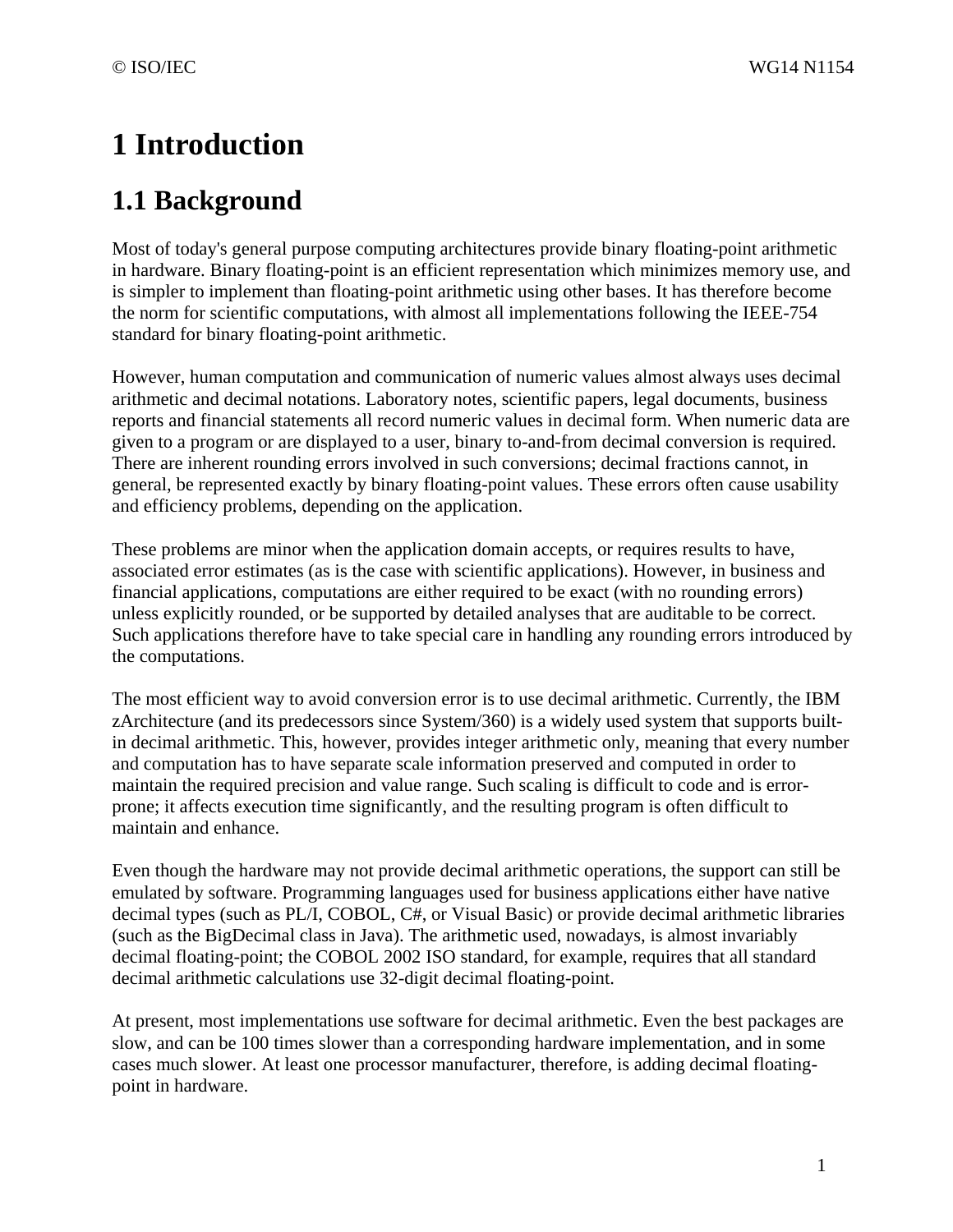Arguably, the C language hits a sweet spot within the wide range of programming languages available today – it strikes an optimal balance between usability and performance. Its simple and expressive syntax makes it easy to program; and its close-to-the-hardware semantics makes it efficient. Despite the advent of newer programming languages, C is still often used together with other languages to code the computationally intensive part of an application. In many cases, entire business applications are written in C/C++. To maintain the vitality of C, the need for decimal arithmetic by the business and financial community cannot be ignored.

The importance of this has been recognized by the IEEE. The IEEE 754 standard is currently being revised, and the major change in that revision is the addition of decimal floating-point formats and arithmetic. These decimal data types are almost as efficient as the binary types, and are especially suitable for hardware implementation; it is possible that they will become the most widely used primitive data types once hardware implementations are available.

Historically there has been a close tie between IEEE-754 and C with respect to floating-point specification. This Technical Report proposes to add decimal floating types and arithmetic to the C programming language specification.

## **1.2 The Arithmetic Model**

The proposal of this Technical Report is based on a model of decimal arithmetic<sup>1</sup> which is a formalization of the decimal system of numeration (Algorism) as further defined and constrained by the relevant standards, IEEE-854, ANSI X3-274, and the proposed revision of IEEE-754. The latter is also known as IEEE-754R.

There are three components to the model:

- *numbers* which represent the values which can be manipulated by, or be the results of, the core operations defined in the model
- *operations* the core operations (such as addition, multiplication, etc.) which can be carried out on numbers
- *context* which represents the user-selectable parameters, the status of the operations (for example, any exceptions they caused), and rules which govern the results of arithmetic operations (for example, the rounding mode to be used)

The model defines these components in the abstract. It neither defines the way in which operations are expressed (which might vary depending on the computer language or other interface being used), nor does it define the concrete representation (specific layout in storage, or in a processor's register, for example) of numbers or context.

From the perspective of the C language, *numbers* are represented by data types, *operations* are defined within expressions, and *context* is the floating environment specified in fenv.h. This Technical Report specifies how the C language implements these components.

<u>.</u>

<sup>&</sup>lt;sup>1</sup> A description of the arithmetic model can be found in  $\frac{http://www2.hursley.ibm.com/decimal/decimal.html.}{}$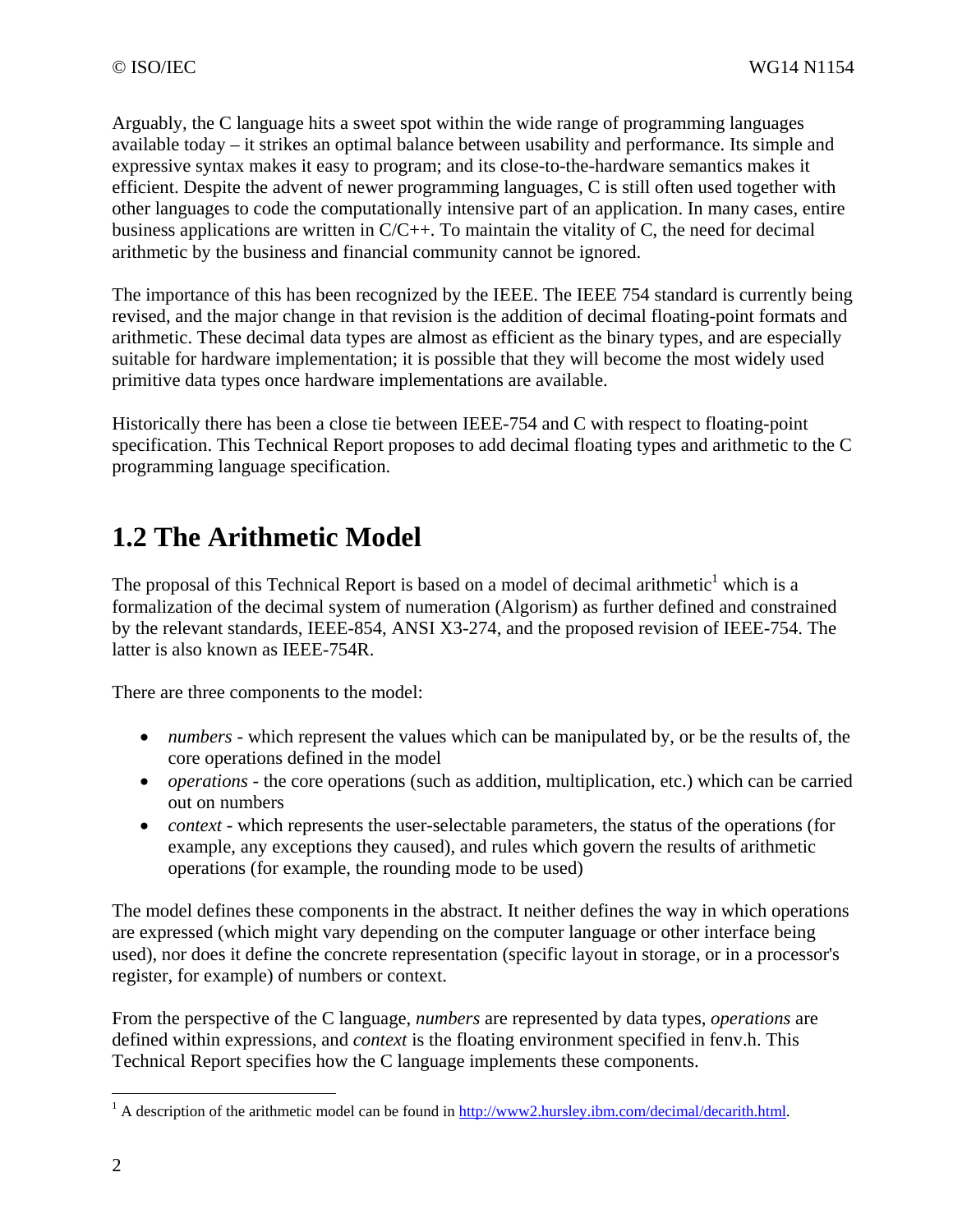## **1.3 The Encodings**

Based on the arithmetic model, encodings have been proposed to support the general purpose floating-point decimal arithmetic described in the Decimal Arithmetic Specification<sup>2</sup>. The encodings are the product of discussions by a subcommittee of the IEEE committee IEEE-754R which is currently revising the IEEE 754-1985 and IEEE 854-1987 standards.

C99 specifies floating-point arithmetic using a two-layer organization. The first layer provides a specification using an abstract model. The representation of floating-point number is specified in an abstract form where the constituent components of the representation is defined (sign, exponent, significand) but not the internals of these components. In particular, the exponent range, significand size and the base (or radix), are implementation defined. This allows flexibility for an implementation to take advantage of its underlying hardware architecture. Furthermore, certain behaviors of operations are also implementation defined, for example in the area of handling of special numbers and in exceptions.

The reason for this approach is historical. At the time when C was first standardized, there were already various hardware implementations of floating-point arithmetic in common use. Specifying the exact details of a representation would make most of the existing implementations at the time not conforming.

C99 provides a binding to IEEE-754 by specifying an Annex F, *IEC 60559 floating point arithmetic*, and adopting that standard by reference. An implementation may choose not to conform to IEEE-754 and indicates that by not defining the macro \_\_STDC\_IEC\_559\_\_.This means not all implementations need to support IEEE-754, and the floating-point arithmetic need not be binary.

This Technical Report specifies decimal floating-point arithmetic according to the IEEE-754R, with the constituent components of the representation defined. This is more stringent than the existing C99 approach for the floating types. Since it is expected that all decimal floating-point hardware implementations will conform to the revised IEEE 754, binding to this standard directly benefits both implementers and programmers.

# **2 General**

# **2.1 Scope**

 $\overline{a}$ 

This Technical Report specifies an extension to the programming language C, specified by the international standard ISO/IEC 9899:1999. The extension provides support for decimal floatingpoint arithmetic that is consistent with the specification in IEEE-754R.

<sup>&</sup>lt;sup>2</sup> A description of the encodings can be found in  $\frac{http://www2.hursley.ibm.com/decimal/decbits.html.$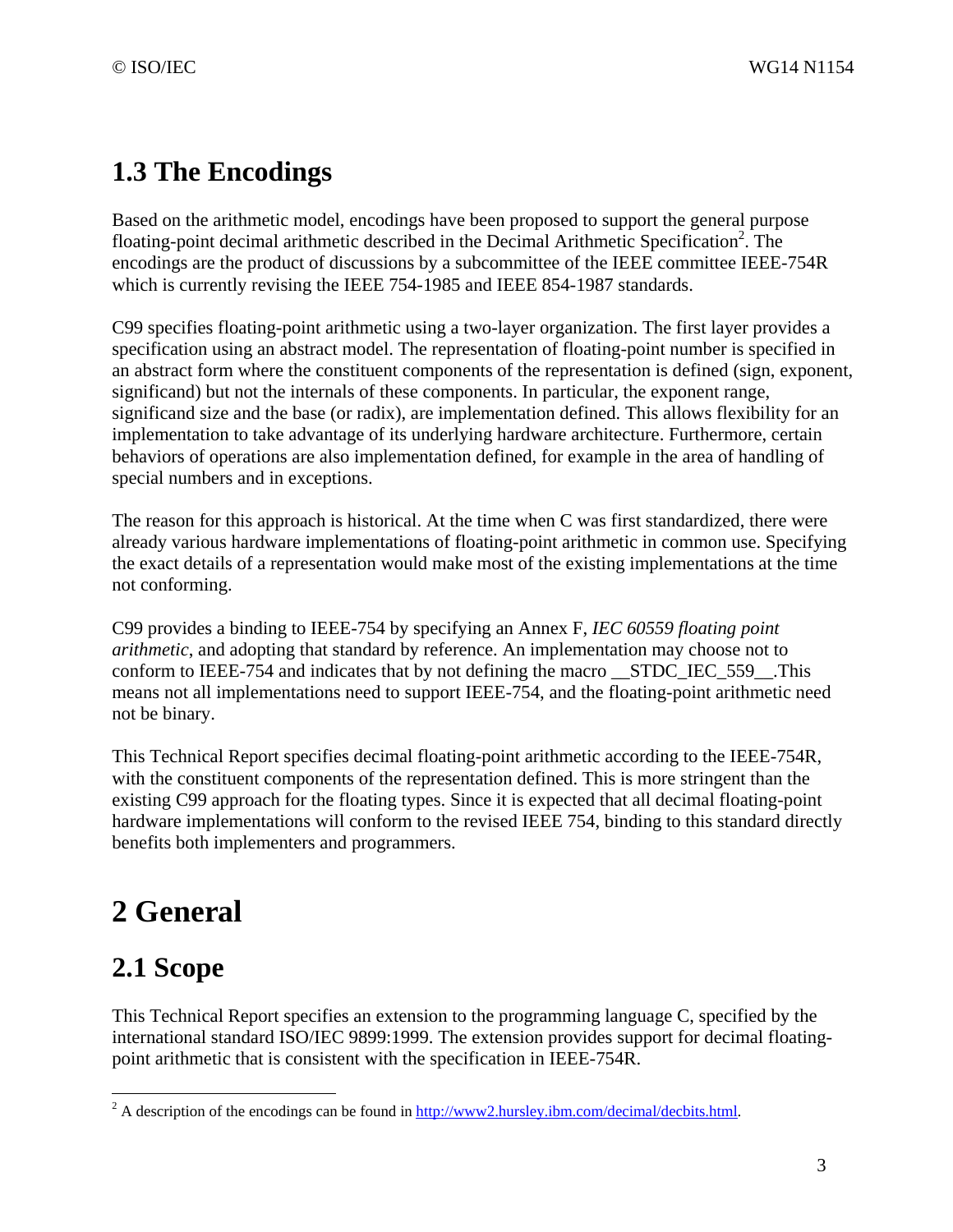This Technical Report does not specify binary floating-point arithmetic.

### **2.2 References**

The following standards contain provisions which, through reference in this text, constitute provisions of this Technical Report. For dated references, subsequent amendment to, or revisions of, any of these publications do not apply. However, parties to agreements based on this Technical Report are encouraged to investigate the possibility of applying the most recent editions of the normative documents indicated below. For undated references, the latest edition of the normative document referred applies. Members of IEC and ISO maintain registers of current valid International Standards.

ISO/IEC 9899:1999, *Information technology - Programming languages, their environments and system software interfaces - Programming Language C*.

ISO/IEC 9899:1999/Cor 1:2001, *Information technology - Programming languages, their environments and system software interfaces - Programming Language C – Technical Corrigendum 1*.

ISO/IEC 9899:1999/Cor 2:2004, *Information technology - Programming languages, their environments and system software interfaces - Programming Language C – Technical Corrigendum 2*.

IEC 60559:1989, *Binary floating-point arithmetic for microprocessors systems* (previously designated IEC 559:1989).

ANSI/IEEE 754-1985 - *IEEE Standard for Binary Floating-Point Arithmetic*. The Institute of Electrical and Electronic Engineers, Inc., New York, 1985.

ANSI/IEEE 854-1987 - *IEEE Standard for Radix-Independent Floating-Point Arithmetic*. The Institute of Electrical and Electronic Engineers, Inc., New York, 1987.

The IEEE 754 revision working group is currently revising the specification for floating-point arithmetic:

ANSI/IEEE 754R - *IEEE Standard for Floating-Point Arithmetic*. The Institute of Electrical and Electronic Engineers, Inc. Draft.

*A Decimal Floating-Point Specification*, Schwarz, Cowlishaw, Smith, and Webb, in the *Proceedings of the 15th IEEE Symposium on Computer Arithmetic (Arith 15),* IEEE, June 2001.

Note: Reference materials relating to IEEE-754R can be found in http://grouper.ieee.org/groups/754/ and http://www.validlab.com/754R/.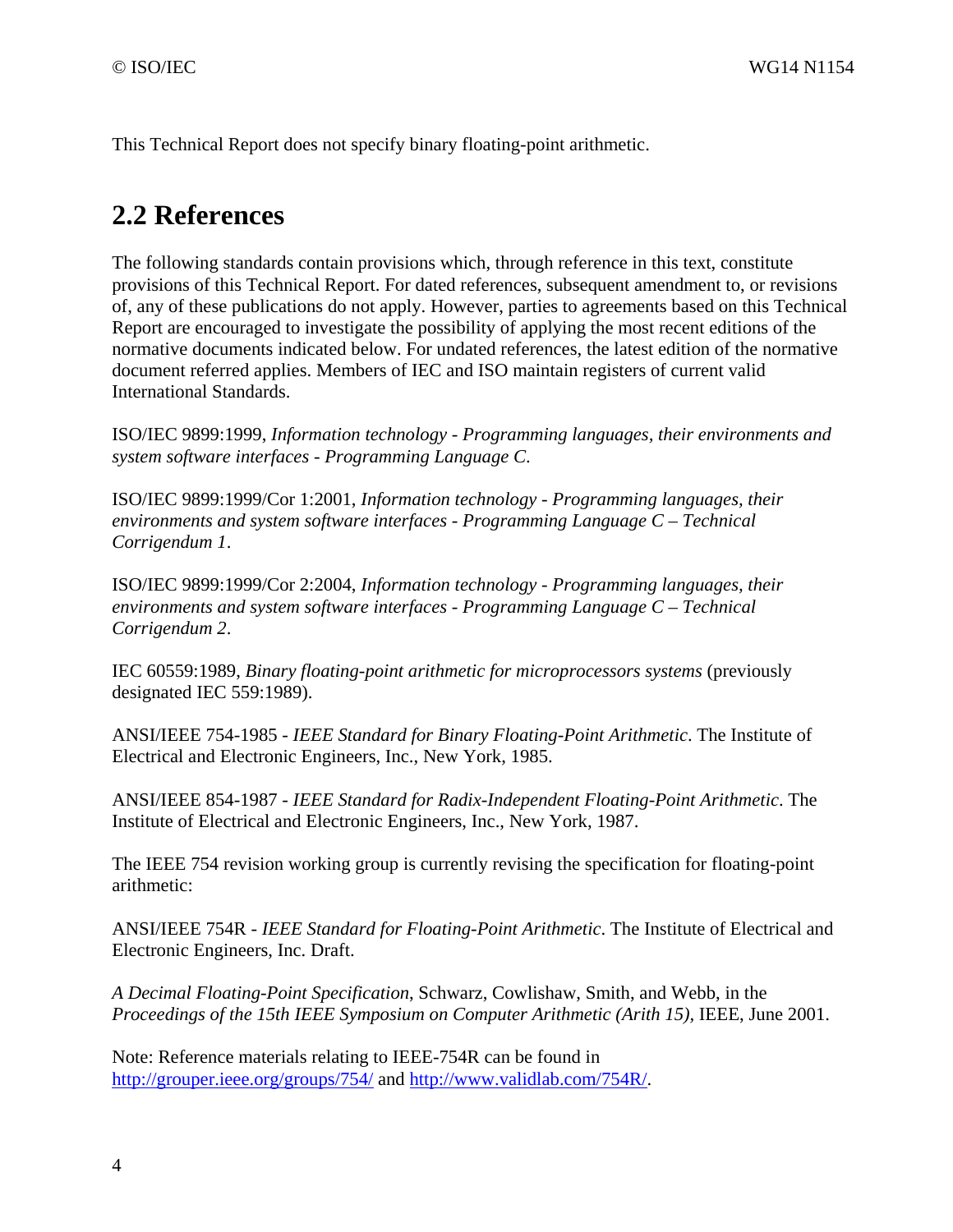## **3 Predefined macro name**

The following macro name is conditionally defined by the implementation:

**\_\_STDC\_DEC\_FP\_** The integer constant 1, intended to indicate conformance to this technical report.

# **4 Decimal floating types**

This Technical Report introduces three decimal floating types, designated as \_Decimal32, Decimal64 and Decimal128. The set of values of type Decimal32 is a subset of the set of values of the type \_Decimal64; the set of values of the type \_Decimal64 is a subset of the set of values of the type Decimal128.

Within the type hierarchy, decimal floating types are base types, real types and arithmetic types.

The types float, double, and long double are also called generic floating types for the purpose of this Technical Report.

Note: C does not specify a radix for float, double and long double. An implementation can choose the representation of float, double and long double to be the same as the decimal floating types. In any case, the decimal floating types are distinct from float, double and long double regardless of the representation.

Note: This Technical Report does not define decimal complex types or decimal imaginary types. The three complex types remain as float \_Complex, double \_Complex and long double \_Complex, and the three imaginary types remain as float \_Imaginary, double \_Imaginary and long double \_Imaginary.

#### **Following are suggested changes to the C99:**

Change the first sentence of 6.2.5#10.

[10] There are three *generic floating types*, designated as **float**, **double** and **long double**.

Add the following paragraphs after 6.2.5#10.

[10a] There are three *decimal floating types*, designated as **\_Decimal32**, **\_Decimal64** and **\_Decimal128**. The set of values of the type **\_Decimal32** is a subset of the set of values of the type **Decimal64**; the set of values of the type **Decimal64** is a subset of the set of values of the type **\_Decimal128**. Decimal floating types are real floating types.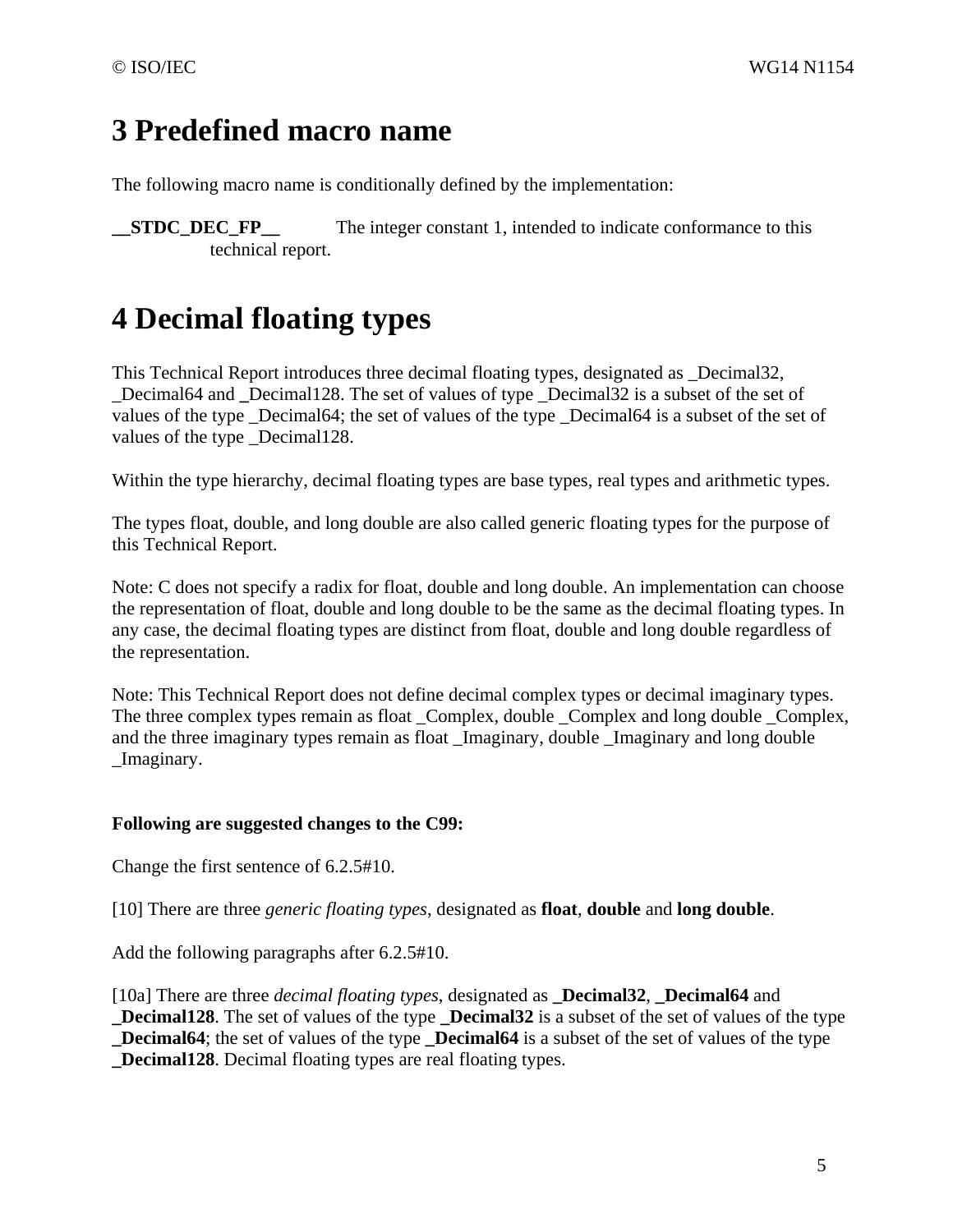[10b] Together, the generic floating types and the decimal floating types comprise the *real floating types*.

Add the following to 6.7.2 Type specifiers:

*type-specifier*: **\_Decimal32 \_Decimal64 \_Decimal128** 

# **5 Characteristics of decimal floating types <decfloat.h>**

The header <float.h> defines characteristics of generic floating types. The contents remain unchanged by this Technical Report.

The characteristics of decimal floating types are defined in terms of a model specifying general decimal arithmetic (1.2). The encodings are specified in IEEE-754R (1.3).

The three decimal encoding formats defined in IEEE-754R correspond to the three decimal floating types as follows:

- **\_Decimal32** is a *decimal32* number, which is encoded in four consecutive octets (32 bits)
- **Decimal64** is a *decimal64* number, which is encoded in eight consecutive octets (64 bits)
- **Decimal128** is a *decimal128* number, which is encoded in 16 consecutive octets (128 bits)

The value of a finite number is given by  $(-1)^{sign}$  x coefficient x  $10^{exponent}$ . Refer to IEEE-754R for details of the format.

These formats are characterized by the length of the coefficient, and the maximum and minimum exponent. The coefficient is not normalized, so trailing zeros are significant; i.e., 1.0 is equal to but can be distinguished from 1.00. The table below shows these characteristics by format:

| Format                              | Decimal <sub>32</sub> | Decimal64 | Decimal128 |
|-------------------------------------|-----------------------|-----------|------------|
| Coefficient length in digits        |                       |           |            |
| Maximum Exponent $(E_{\text{max}})$ |                       | 384       | 6144       |
| Minimum Exponent $(E_{min})$        | $-95$                 | $-383$    | -6143      |

The new header <decfloat.h> defines several macros that expand to various limits and parameters of the decimal floating-types. The names and meaning of these macros are similar to the corresponding macros for generic floating types in <float.h>.

#### **Suggested change to C99:**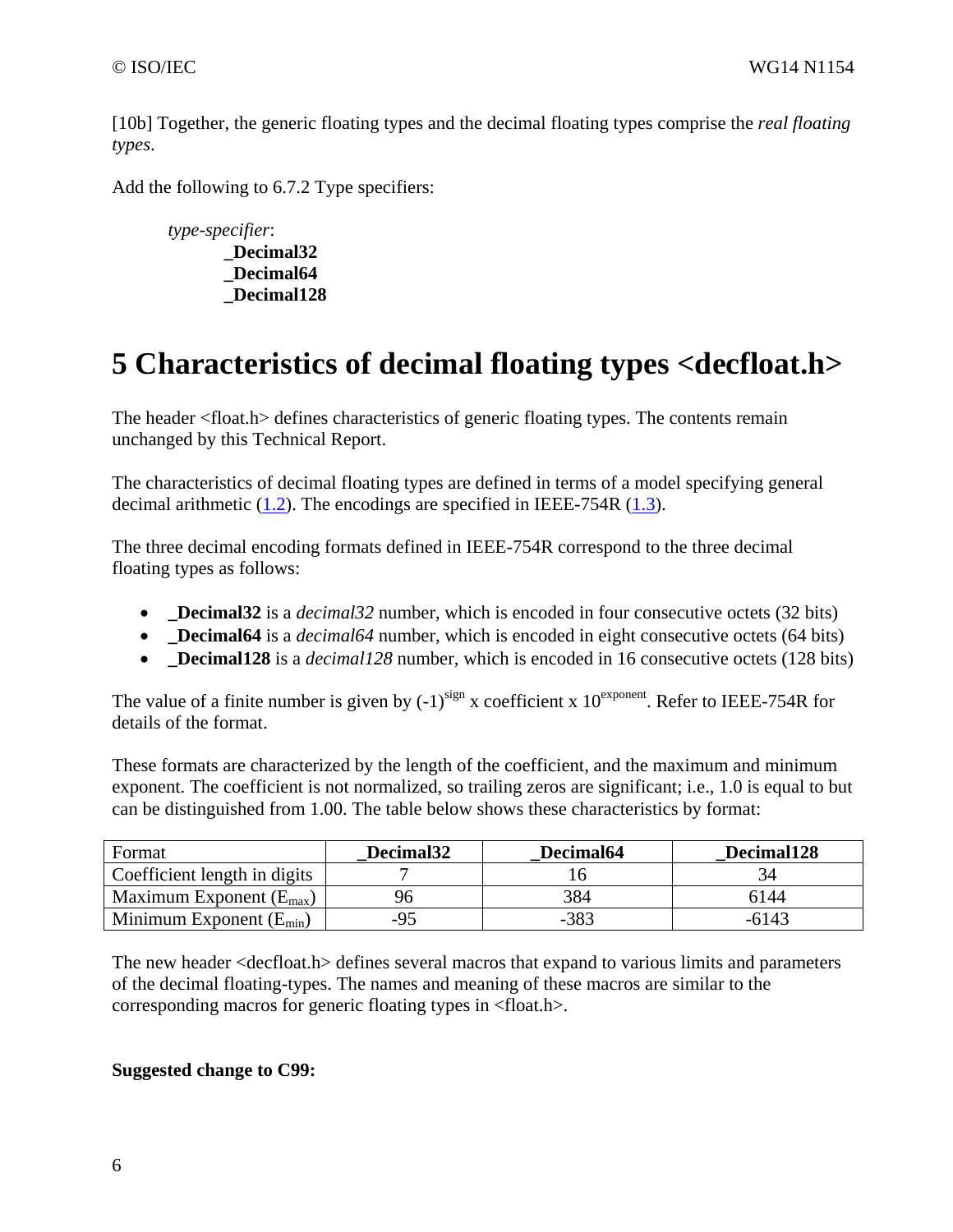Add the following after 5.2.4.2.2:

#### **5.2.4.2.2a Characteristics of decimal floating types <decfloat.h>**

[1] The characteristics of decimal floating types are defined in terms of the format described in IEEE-754R. The finite numbers are defined by a sign, an exponent (which is a power of ten), and a decimal integer coefficient. The value of a finite number is given by  $(-1)^{sign}$  x coefficient x 10<sup>exponent</sup>. The macros defined in decfloat.h provide the characteristics of these representations, which is defined in the Decimal Arithmetic Encoding. The prefixes **DEC32\_**, **DEC64\_**, and **DEC128\_** are used to denote the types **\_Decimal32**, **\_Decimal64**, and **\_Decimal128** respectively.

[2] Except for assignment and casts, the values of operations with decimal floating operands and values subject to the usual arithmetic conversions and of decimal floating constants are evaluated to a format whose range and precision may be greater than required by the type. The use of evaluation formats is characterized by the implementation-defined value of

#### **DEC\_EVAL\_METHOD**:

- **-1** indeterminable;
- **0** evaluate all operations and constants just to the range and precision of the type;
- **1** evaluate operations and constants of type **\_Decimal32** and **\_Decimal64** to the range and precision of the **\_Decimal64** type, evaluate **\_Decimal128** operations and constants to the range and precision of the **Decimal128** type;
- **2** evaluate all operations and constants to the range and precision of the **\_Decimal128** type.

All other negative values for **DEC\_EVAL\_METHOD** characterize implementation-defined behavior.

[3] The values given in the following list shall be replaced by constant expressions suitable for use in #if preprocessing directives:

• number of digits in the coefficient

| DEC32 MANT DIG  | 7  |
|-----------------|----|
| DEC64 MANT DIG  | 16 |
| DEC128 MANT DIG | 34 |

• minimum exponent

| DEC32 MIN EXP  | -95   |
|----------------|-------|
| DEC64 MIN EXP  | -383  |
| DEC128 MIN EXP | -6143 |

• maximum exponent

**DEC32\_MAX\_EXP 96**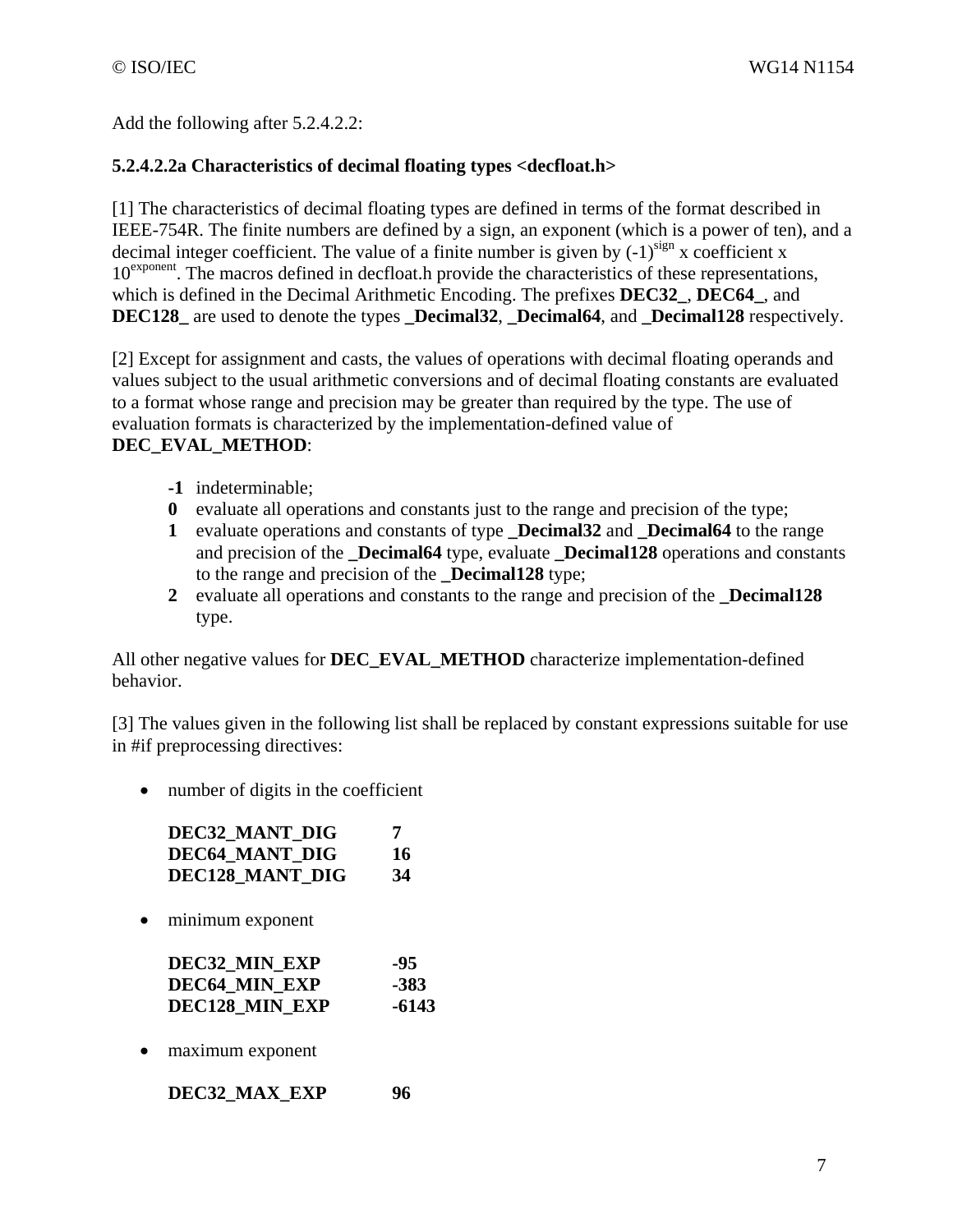#### **DEC64\_MAX\_EXP 384 DEC128\_MAX\_EXP 6144**

• maximum representable finite decimal floating number (there are 6, 15 and 33 9's after the decimal points respectively)

| DEC32 MAX  | 9.999999E96DF                               |
|------------|---------------------------------------------|
| DEC64 MAX  | 9.999999999999999F.384DD                    |
| DEC128 MAX | 9.9999999999999999999999999999999999F6144DL |

• the difference between 1 and the least value greater than 1 that is representable in the given floating point type

**DEC32\_EPSILON 1E-6DF DEC64\_EPSILON 1E-15DD DEC128\_EPSILON 1E-33DL**

• minimum normalized positive decimal floating number

| DEC32 MIN  | 1E-95DF   |
|------------|-----------|
| DEC64 MIN  | 1E-383DD  |
| DEC128 MIN | 1E-6143DL |

• minimum denormalized positive decimal floating number

| DEC32 DEN  | 0.000001E-95DF            |
|------------|---------------------------|
| DEC62 DEN  | 0.0000000000000001E-383DD |
| DEC128 DEN |                           |

### **6 Conversions**

### **6.1 Conversions between decimal floating and integer**

For conversions between real floating and integer types, C99 6.3.1.4 leaves the behavior undefined if the conversion result cannot be represented (Annex F.4 tightened up the behavior.) To help writing portable code, this Technical Report provides defined behavior for decimal floating type. Furthermore, it is useful to allow program execution to continue without interruption unless the program needs to check the condition.

#### **Suggested changes to C99:**

Change the first sentence of 6.3.1.4 paragraph 1: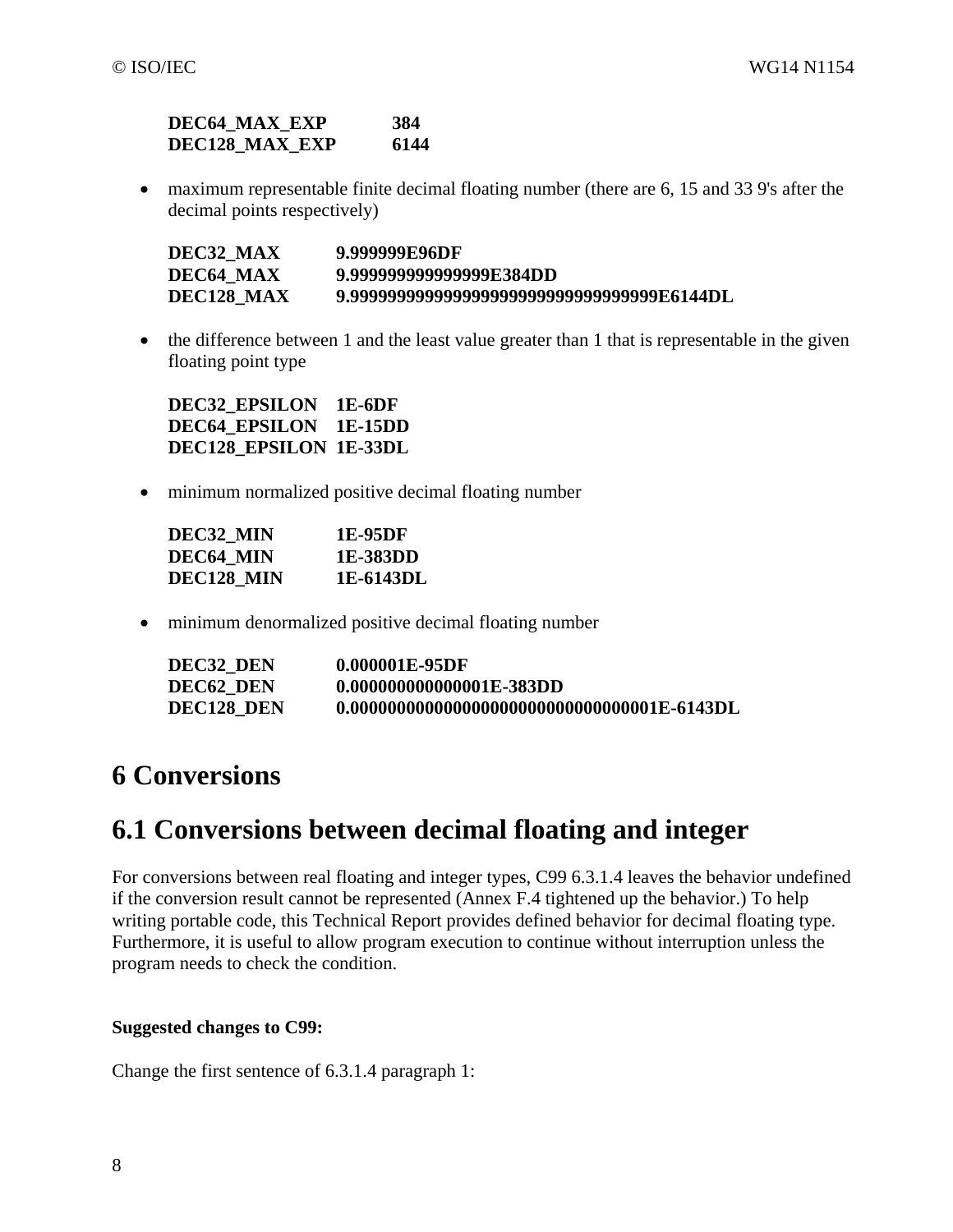[1] When a finite value of generic floating type is converted to an integer type …

Add the follow paragraph after 6.3.1.4 paragraph 1:

[1a] When a finite value of decimal floating type is converted to an integer type other than **\_Bool**, the fractional part is discarded (i.e., the value is truncated toward zero). If the value of the integral part cannot be represented by the integer type, and the integer type is unsigned, the result shall be the largest representable number if the decimal floating point number is positive, or 0 otherwise. If the integer type is signed, the result shall be the most negative or positive number according to the sign of the floating point number.

Change the first sentence of 6.3.1.4 paragraph 2:

[2] When a value of integer type is converted to a generic floating type, …

Add the following paragraph after 6.3.1.4 paragraph 2:

[2a] When a value of integer type is converted to a decimal floating type, if the value being converted can be represented exactly in the new type, it is unchanged. If the value being converted is in the range of values that can be represented but cannot be represented exactly, the result shall be correctly rounded. If the value being converted is outside the range of values that can be represented, the result is positive or negative infinity depending on the sign of the value being converted, and the "overflow" floating-point exception shall be raised.

### **6.2 Conversions among decimal floating types, and between decimal floating types and generic floating types**

The specification is similar to the existing ones for float, double and long double, except that when the result cannot be represented exactly, the behavior is tightened to become correctly rounded.

#### **Suggested change to C99:**

Add after 6.3.1.5#2.

[3] When a **Decimal32** is promoted to **Decimal64** or **Decimal128**, or a **Decimal64** is promoted to **\_Decimal128**, the value is converted to the type being promoted to. All extra precision and/or range (for the new type) are removed.

[4] When a **\_Decimal64** is demoted to **\_Decimal32**, a **\_Decimal128** is demoted to **\_Decimal64** or **\_Decimal32**, or conversion is performed among decimal and generic floating types other than the above, if the value being converted can be represented exactly in the new type, it is unchanged. If the value being converted is in the range of values that can be represented but cannot be represented exactly, the result is correctly rounded. If the value being converted is outside the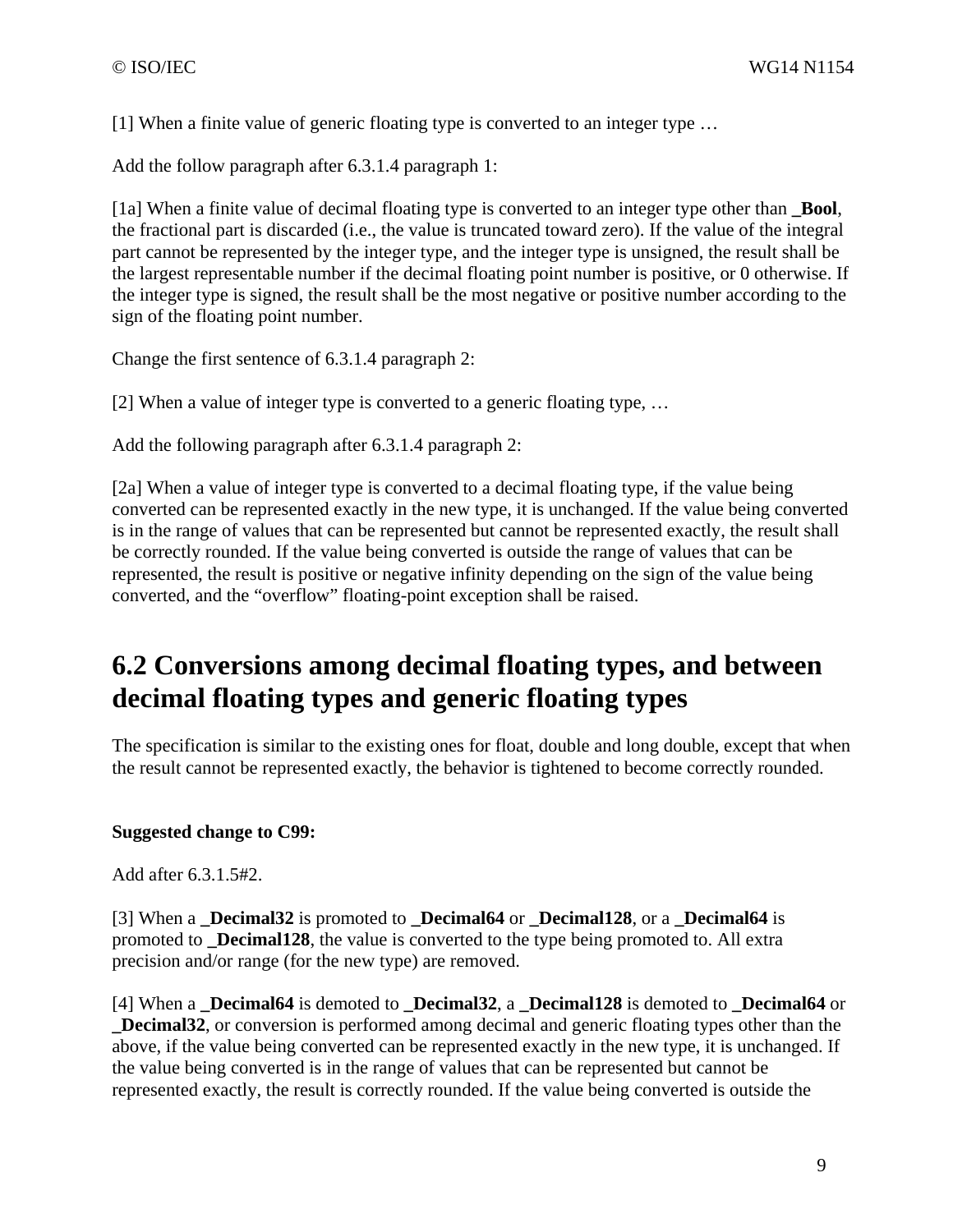range of values that can be represented, the result is dependent on the rounding mode. If the rounding mode is:

*near*, if the value being converted is less than the maximum representable value of the target type plus 0.5 ulp, the result is the maximum value of the target type<sup>3</sup>; otherwise the absolute value of the result is one of **HUGE\_VAL**, **HUGE\_VALF**, **HUGE\_VALL**, **HUGE\_VAL\_D64**, **HUGE\_VAL\_D32** or **HUGE\_VAL\_D128** depending on the result type and the sign is the same as the value being converted.

*zero*, the value is the most positive representable if the value being converted is positive, and the most negative number representable otherwise.

*positive infinity*, the value is same as for rounding mode *zero* if the value being converted is negative; otherwise the result is one of positive **HUGE\_VAL**, **HUGE\_VALF**, **HUGE\_VALL**, **HUGE\_VAL\_D64**, **HUGE\_VAL\_D32** or **HUGE\_VAL\_D128** depending on the result type.

*negative infinity*, the value is same as for rounding mode *near* if the value being converted is negative; otherwise the result is one of negative **HUGE\_VAL**, **HUGE\_VALF**, **HUGE\_VALL**, **HUGE\_VAL\_D64**, **HUGE\_VAL\_D32** or **HUGE\_VAL\_D128** depending on the result type.

### **6.3 Conversions between decimal floating and complex**

When a value of decimal floating type is converted to a complex type, the real part of the complex result value is determined by the rules of conversion in 6.2 and the imaginary part of the complex result value is zero.

This is covered by C99 6.3.1.7.

### **6.4 Usual arithmetic conversions**

In an application that is written using decimal arithmetic, mixed operations between decimal and other real types are likely to occur only when interfacing with other languages, calling existing libraries written for binary floating point arithmetic, or accessing existing data. Determining the common type for mixed operations is difficult because ranges overlap; therefore, mixed mode operations are not allowed and the programmer must use explicit casts. Implicit conversions are allowed only for simple assignment and in argument passing.

#### **Following are suggested changes to C99:**

 $\overline{a}$ 

<sup>&</sup>lt;sup>3</sup> That is, the values that are between MAX and MAX+10<sup>Emax\*</sup>ulp/2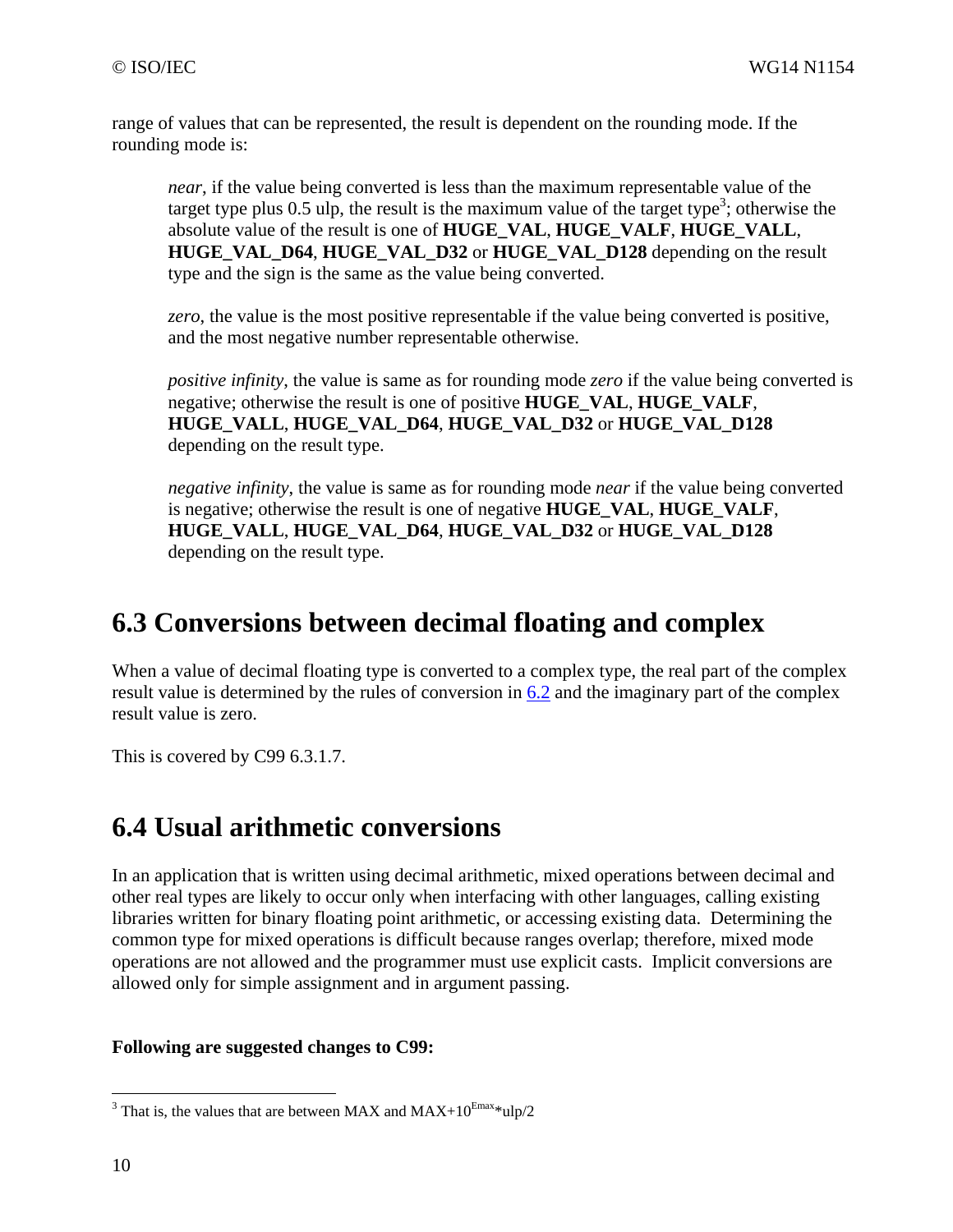Insert the following to 6.3.1.8#1, after "This pattern is called the *usual arithmetic conversions*:"

6.3.1.8[1]

... This pattern is called the *usual arithmetic conversions*:

If one operand is a decimal floating type, all other operands shall not be generic floating type, complex type or imaginary type:

First if either operand is **\_Decimal128**, the other operand is converted to **\_Decimal128**.

Otherwise, if either operand is **\_Decimal64**, the other operand is converted to **\_Decimal64**.

Otherwise, if either operand is **\_Decimal32**, the other operand is converted to **\_Decimal32**.

If there are no decimal floating type in the operands:

First, if the corresponding real type of either operand is **long double**, the other operand is converted, without  $\ldots$  < the rest of 6.3.1.8#1 remains the same  $>$ 

### **6.5 Default argument promotion**

There is no default argument promotion specified for the decimal floating types. Default argument promotion covered in C99 6.5.2.2 [6] and [7] remains unchanged, and applies to generic floating types only.

### **7 Constants**

New suffixes are added to denote decimal floating constants: DF for \_Decimal32, DD for \_Decimal64, and DL for \_Decimal128.

#### **Suggested changes to C99:**

Add the following to 6.4.4.2 floating-suffix.

*floating-suffix*: one of **f d l F D L df dd dl DF DD DL** 

Add the following paragraph after 6.4.4.2#2:

6.4.4.2

...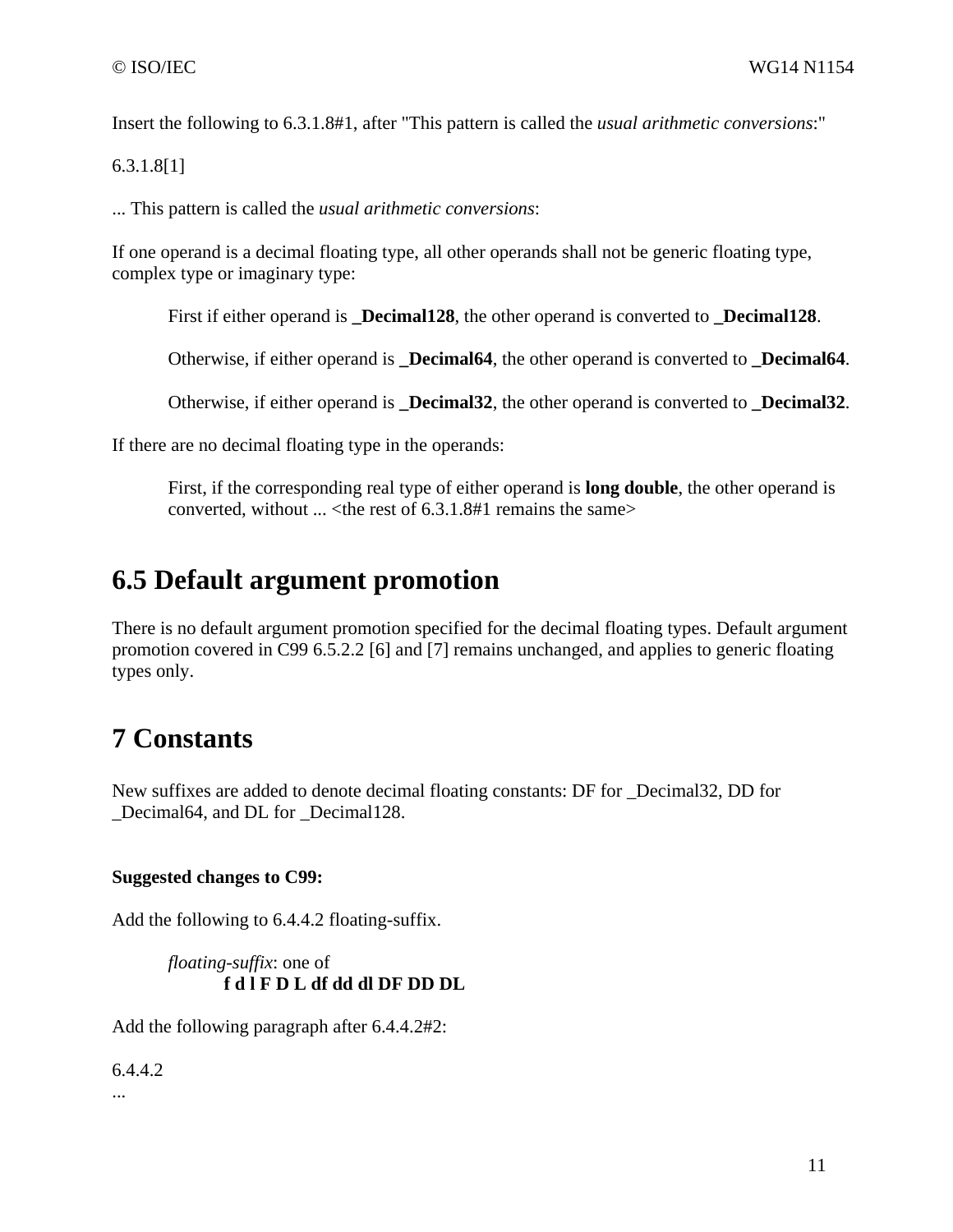#### [2a] **Constraints**

The *floating-suffix* **df**, **dd**, **dl**, **DF**, **DD** and **DL** shall not be used in a *hexadecimal-floatingconstant*.

Change 6.4.4.2#4 to:

[4] An unsuffixed floating constant has type double. If suffixed by the letter **f** or **F**, it has type float. If suffixed by the letter **d** or **D**, it has type double. If suffixed by the letter **l** or **L**, it has type long double.

Add the following paragraph after 6.4.4.2#4:

6.4.4.2

...

[4a] If a floating constant is suffixed by **df** or **DF**, it has type **\_Decimal32**. If suffixed by **dd** or **DD**, it has type **Decimal64**. If suffixed by **dl** or **DL**, it has type **Decimal128**.

### **7.1 Unsuffixed floating constant**

The above introduces new suffixes for the decimal floating constants. It would help usability if unsuffixed floating constant can be used. The issue can be illustrated by the following example:

Decimal64 rate  $= 0.1$ ;

The constant 0.1 has type double. In an implementation where binary representation is used for the floating types, and FLT\_EVAL\_METHOD is not -1, the internal representation of 0.1 cannot be exact. The variable *rate* will get a value slightly different from 0.1. This defeats the purpose of decimal floating types. On the other hand, requiring programmers to write:

Decimal64 rate  $= 0.1$ dd;

can be inconvenient and affect readability of the program.

### **7.1.1 Translation time data type**

The main idea is to introduce a translation time data type (TTDT) which the translator uses as the type for unsuffixed floating constants. A floating constant is kept in this type and representation until an operation requires it to be converted to an actual type. The value of the constant remains exact for as long as possible during the translation process. The concept can be summarized as follows:

1. The implementation is allowed to use a type different from double and long double as the type of unsuffixed floating constant. This is an implementation defined type. The intention is that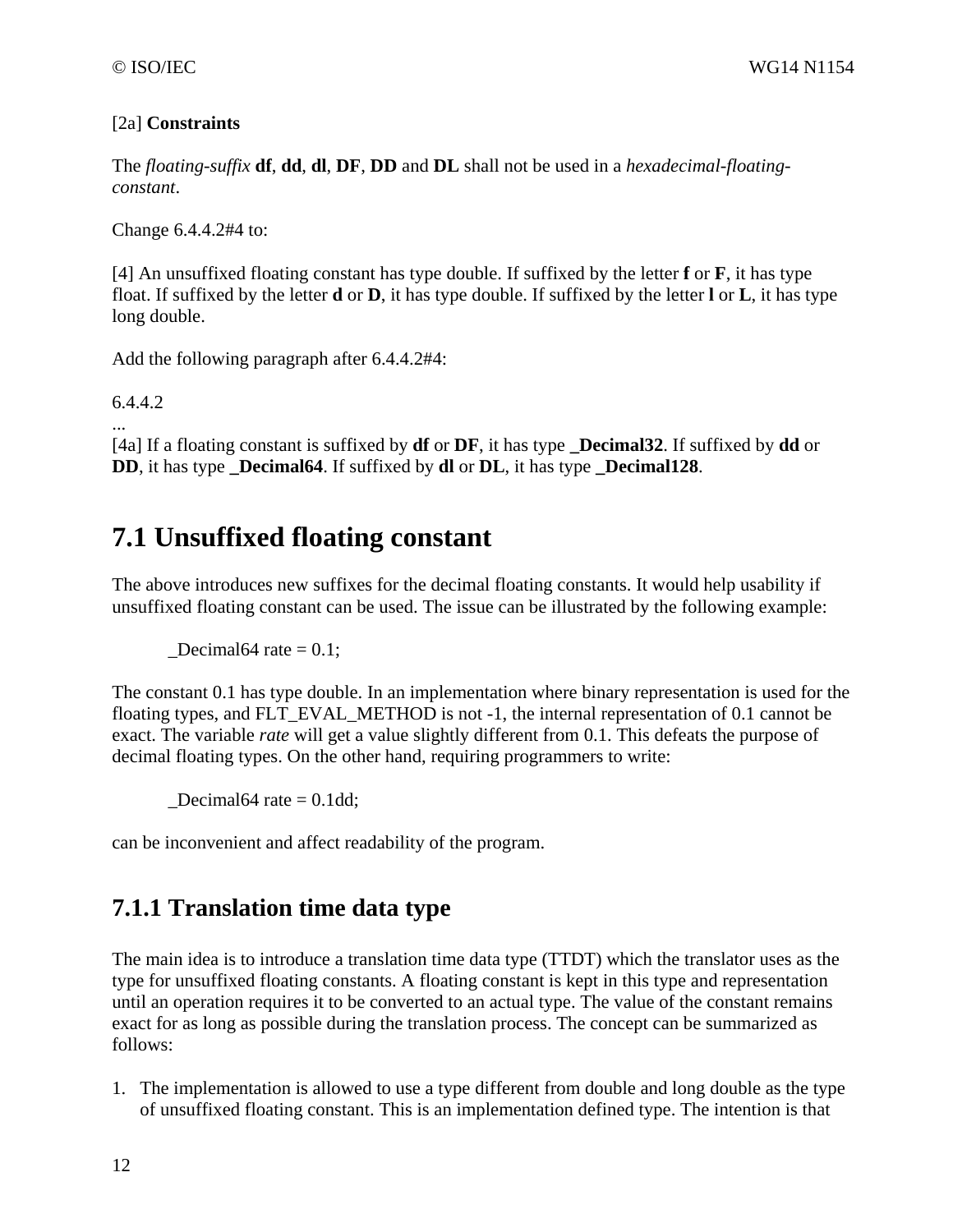this type can represent the constant exactly if the number of decimal digits is within an implementation specified limit. For an implementation that supports decimal floating point, a possible choice is the widest decimal floating type.

- 2. The range and precision of this type are implementation defined and are fixed throughout the program.
- 3. TTDT is an arithmetic type. All arithmetic operations are defined for this type.
- 4. Usual arithmetic conversion is extended to handle mixed operations between TTDT and other types. If an operation involves both TTDT and an actual type, the TTDT is converted to an actual type before the operation. There is no "top-down" parsing context information required to process unsuffixed floating constants. Technically speaking, there is no deferring in determining the type of the constant.

Examples:

double f;  $f = 0.1$ ;

Suppose the implementation uses \_Decimal128 as the TTDT. 0.1 is represented exactly after the constant is scanned. It is then converted to double in the assignment operator.

 $f = 0.1 * 0.3;$ 

Here, both 0.1 and 0.3 are represented in TTDT. If the compiler evaluates the expression during translation time, it would be done using TTDT, and the result would be TTDT. This is then converted to double before the assignment. If the compiler generates code to evaluate the expression during execution time, both 0.1 and 0.3 would be converted to double before the multiply. The result of the former would be different but more precise than the latter.

float 
$$
g = 0.3f
$$
;  
  $f = 0.1 * g$ ;

When one operand is a TTDT and the other is one of float/double/long double, the TTDT is converted to double with an internal representation following the specification of FLT\_EVAL\_METHOD for constant of type double. Usual arithmetic conversion is then applied to the resulting operands.

 $\textcolor{red}{\text{Decimal32}}\,h=0.1;$ 

If one operand is a TTDT and the other a decimal floating type, the TTDT is converted to Decimal64 with an internal representation specified by DEC\_EVAL\_METHOD. Usual arithmetic conversion is then applied.

If one operand is a TTDT and the other a fixed point type, the TTDT is converted to the fixed point type. If the implementation supports fixed point type, it is a recommended practice that the implementation chooses a representation for TTDT that can represent floating and fixed point constants exactly, subjected to an implementation defined limit on the number of decimal digits.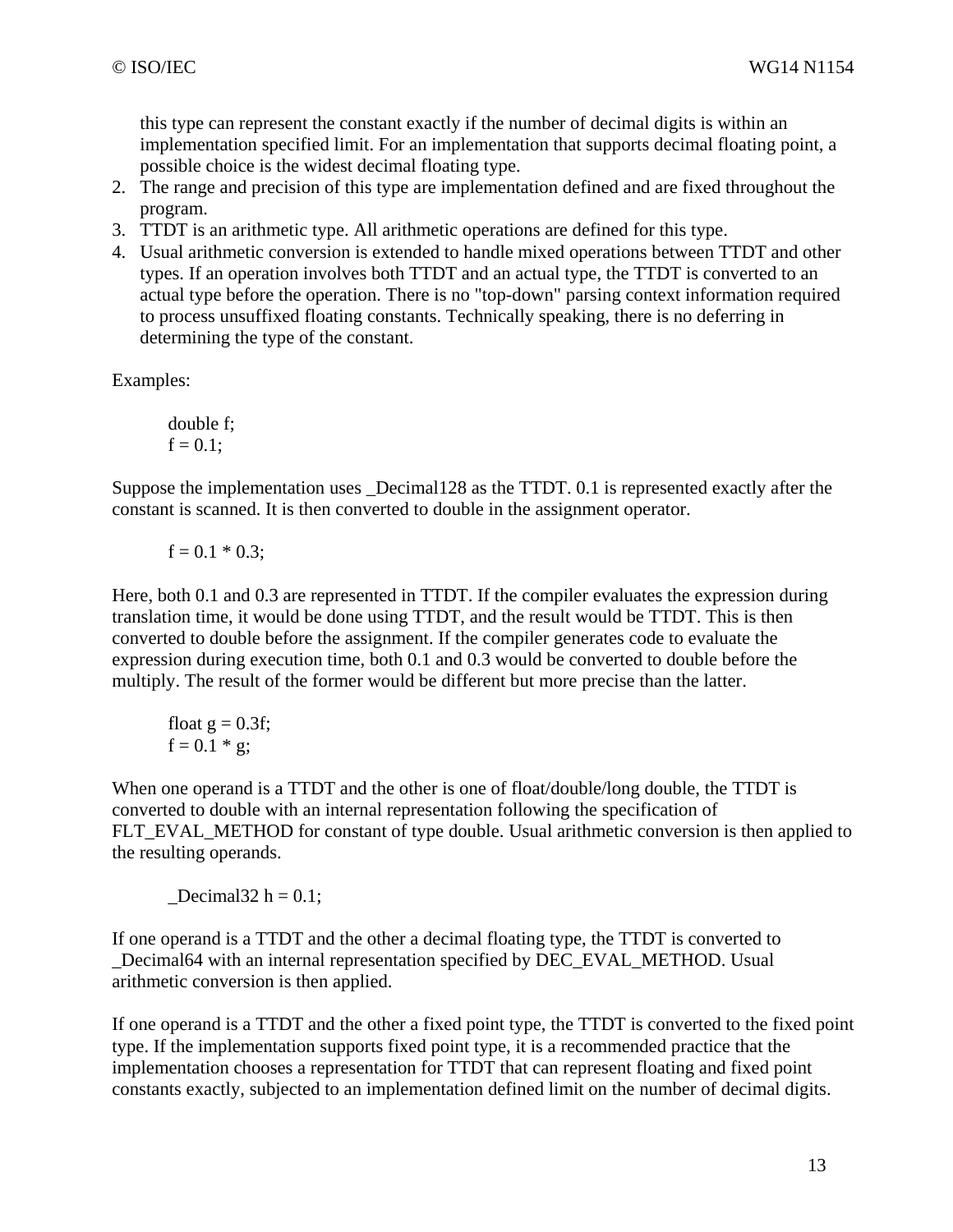#### **Suggested changes to C99**:

Below are suggested changes to C99. Fixed point types are not considered in these changes.

In 6.2.5 after paragraph 28, add a paragraph:

[28a] There is an implementation defined data type called the *translation time data type*, or *TTDT*. TTDT is an arithmetic type and is used as the type for unsuffixed floating constants. There is no type specifier for TTDT.

Replace 6.4.4.2 paragraph 4 with the following:

[4] An unsuffixed floating constant has type TTDT. If suffixed by the letter **f** or **F**, it has type **float**. If suffixed by the letter **d** or **D**, it has type double. If suffixed by the letter **l** or **L**, it has type **long double**.

Add the following paragraphs after 6.3.1.7:

#### **6.3.1.7a Translation Time Data Type**

When a TTDT is converted to double, it is converted to the internal representation specified by **FLT\_EVAL\_METHOD**.

#### **Recommended practice**

The conversion of TTDT to double should match the execution-time conversion of character strings by library functions, such as **strtod**, given matching inputs suitable for both conversions, the same format and default execution-time rounding.

#### 6.3.1.7b

Before the *usual arithmetic conversions* are carried out, if one operand is TTDT and the other is not, and is not a decimal floating type, the TTDT operand is converted to double. Otherwise, the behavior is implementation defined.

# **8 Floating-point environment <fenv.h>**

The floating point environment specified in C99 7.6 applies to both generic floating types and decimal floating types. This is to implement the *context* defined in IEEE 754R. The existing C99 specification gives flexibility to implementation on which part of the environment is accessible to programs. The decimal floating-point arithmetic specifies a more stringent requirement. All the rounding directions and flags are supported.

|  | <b>DEC</b> Macros | Existing C99 macros for | <b>IEEE 754</b> |
|--|-------------------|-------------------------|-----------------|
|--|-------------------|-------------------------|-----------------|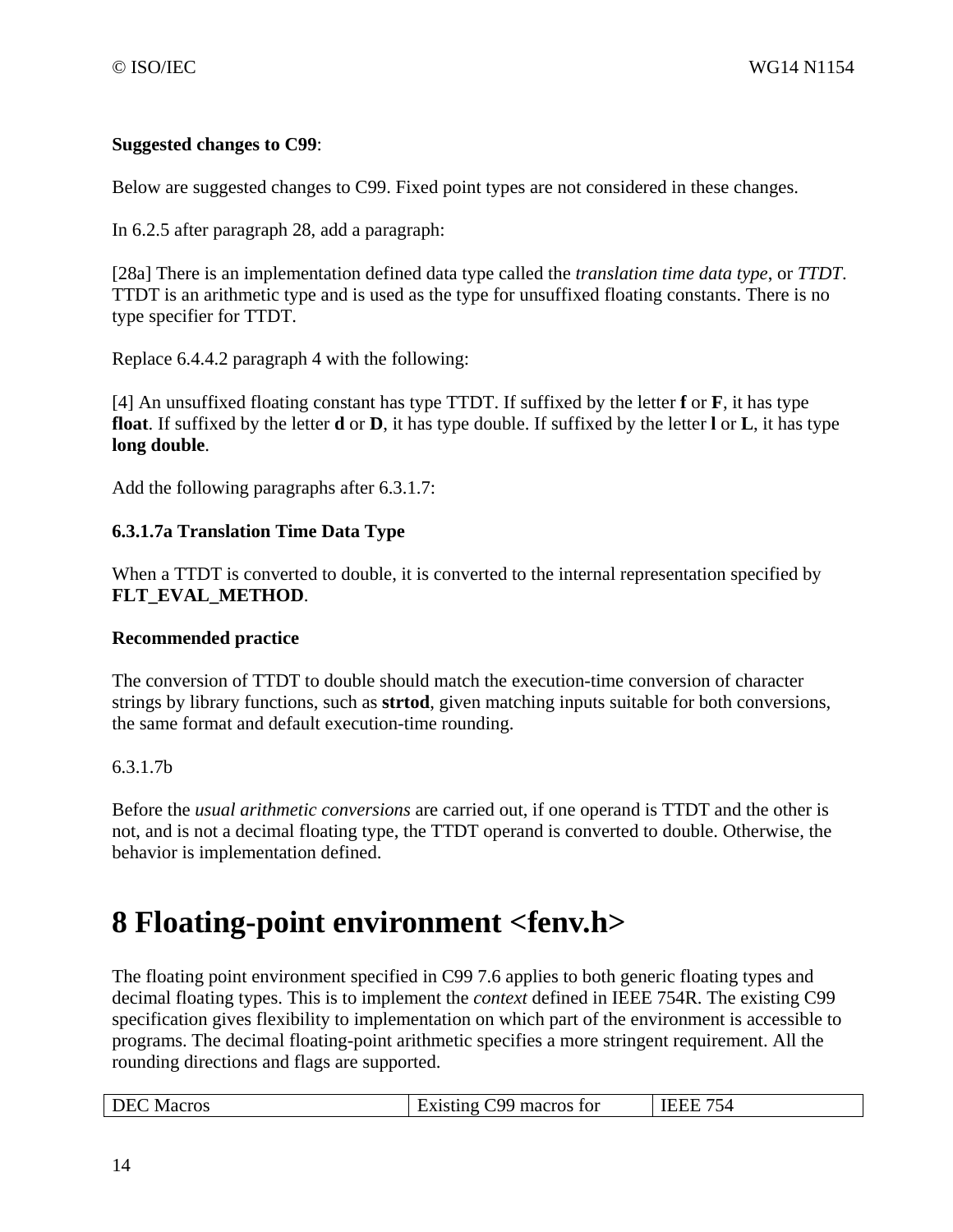|                          | generic floating types |                       |
|--------------------------|------------------------|-----------------------|
| FE DEC TOWARDZERO        | FE_TOWARDZERO          | Toward zero           |
| FE DEC TONESREST         | FE TONEAREST           | To nearest, ties even |
| FE_DEC_UPWARD            | FE UPWARD              | Toward plus infinity  |
| FE DEC DOWNWARD          | FE DOWNWARD            | Toward minus infinity |
| FE DEC TONEARESTFROMZERO | n/a                    | To nearest, ties away |
|                          |                        | from zero             |

#### **Suggested changes to C99:**

Add the following after 7.6 paragraph 7:

7.6

... [7a] Each of the macros

> **FE\_DEC\_DOWNWARD FE\_DEC\_TONEAREST FE\_DEC\_TONEARESTFROMZERO FE\_DEC\_TOWARDZERO FE\_DEC\_UPWARD**

is defined and used by **fe\_dec\_getround** and **fe\_dec\_setround** functions for getting and setting the rounding direction of decimal floating-point operations.

Add the following after 7.6.3.2:

#### **7.6.3.3 The fe\_dec\_getround function**

#### **Synopsis**

#include <fenv.h> int fe\_dec\_getround(void);

#### **Description**

The fe\_dec\_getround function gets the current rounding direction for decimal floating-point operations.

#### **Returns**

The fe dec getround function returns the value of the rounding direction macro representing the current rounding direction for decimal floating-point operations, or a negative value if there is no such rounding macro or the current rounding direction is not determinable.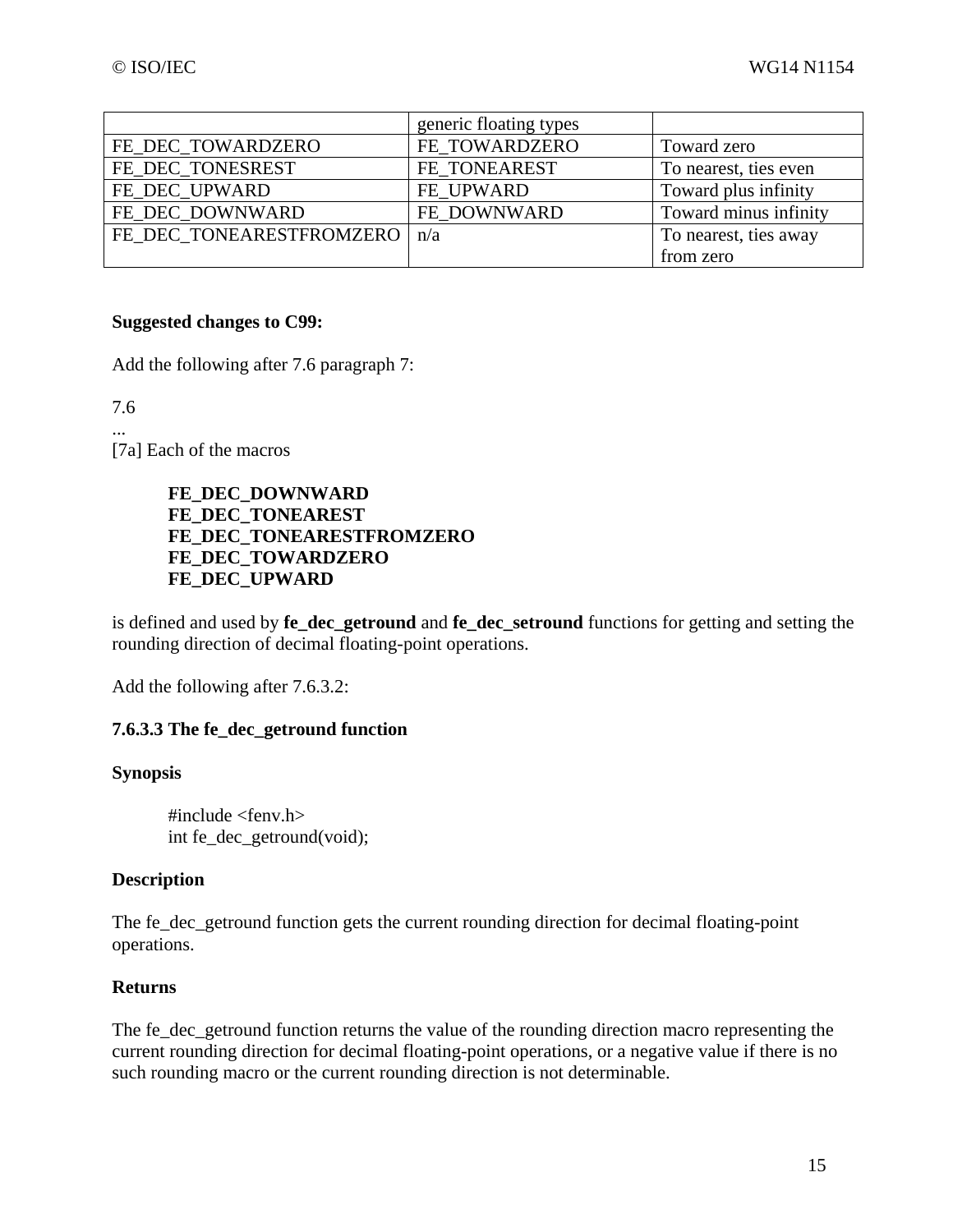#### **7.6.3.4 The fe\_dec\_setround function**

#### **Synopsis**

 $\#$ include <feny.h> int fe\_dec\_setround(int round);

#### **Description**

The fe\_dec\_setround function establishes the rounding direction for decimal floating-point operations represented by its argument round. If the argument is not equal to the value of a rounding direction macro, the rounding direction is not changed.

#### **Returns**

The fe\_dec\_setround function returns a zero value if and only if the argument is equal to a rounding direction macro (that is, if and only if the requested rounding direction was established).

## **8.1 The DEC\_MAX\_PRECISION pragma**

Certain algorithms or legal requirements may stipulate a precision on the result of an operation; and this precision could be different from those of the three standard types. A mechanism for the programmer to specify a precision is needed. However, using a library function to control the precision dynamically during execution-time is not efficient. This technical report proposes a translation time control using a pragma directive.

#### **Suggested changes to C99:**

Add the following after 7.6.4

#### 7.6.5 **The DEC\_MAX\_PRECISION pragma**

#### **Synopsis**

#pragma STDC DEC\_MAX\_PRECISION *integer* | *DEFAULT*

#### **Description**

The **DEC\_MAX\_PRECISION** pragma specifies a maximum working precision for decimal floating point operations. After usual arithmetic conversions, if the type of the operands has coefficient length greater than or equal to *integer*, the operation will deliver the result in a precision of *integer*, correctly rounded if necessary. It has no effects on the operation if the coefficient length of the operand type is less than *integer*.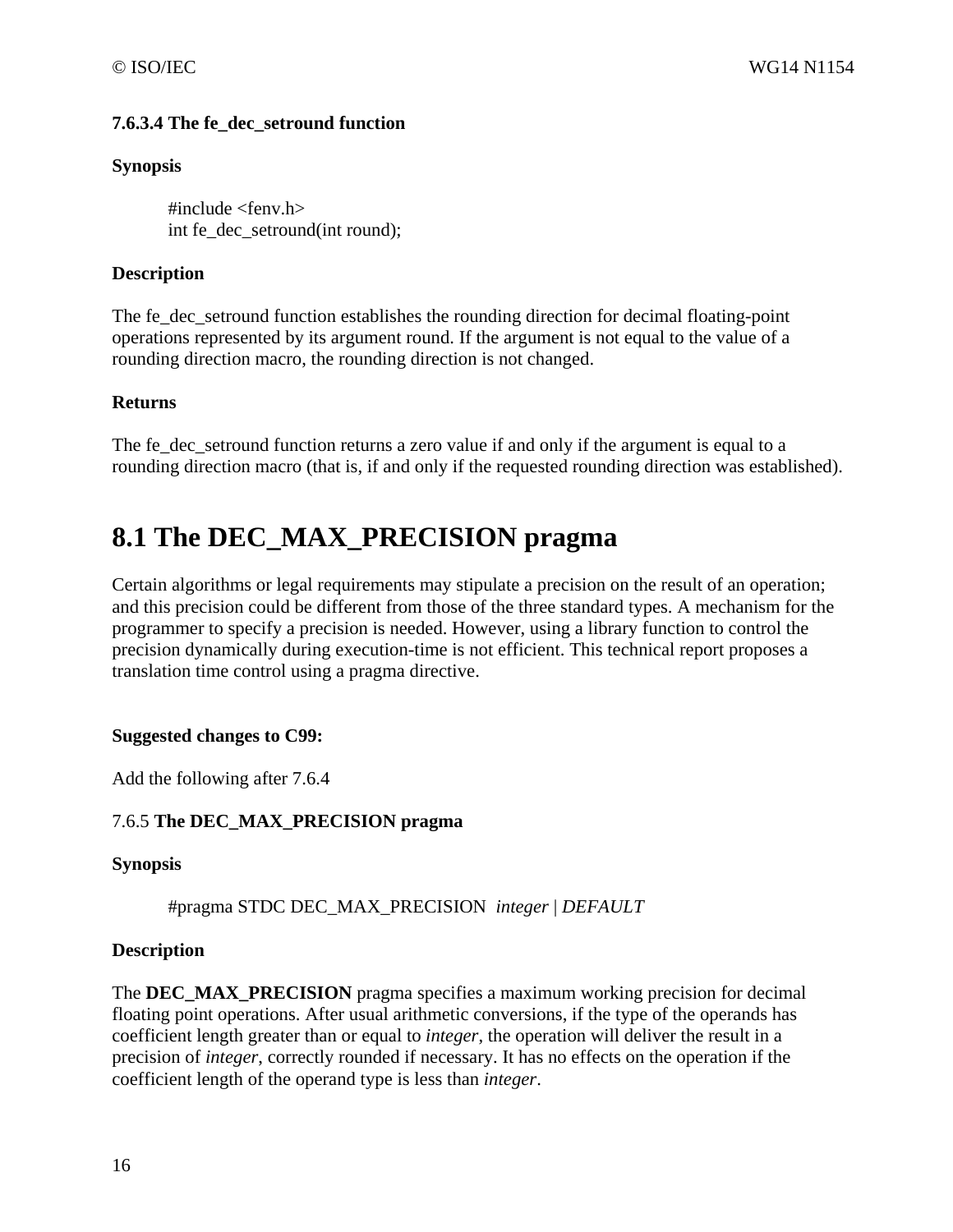*DEFAULT* means no special precision is requested. The precision used in an operation is the coefficient length of the type of the operands, after usual arithmetic conversions.

The pragma shall occur either outside external declarations or preceding all explicit declarations and statements inside a compound statement. When outside external declarations, the pragma takes effect from its occurrence until another **DEC\_MAX\_PRECISION** pragma is encountered, or until the end of the translation unit. When inside a compound statement, the pragma takes effect from its occurrence until another **DEC\_MAX\_PRECISION** pragma is encountered (including within a nested compound statement), or until the end of the compound statement; at the end of a compound statement the state of the pragma is restored to its condition just before the compound statement. If this pragma is used in any other context, the behavior is undefined. The default state for the pragma is *DEFAULT*.

# **9 Arithmetic Operations**

# **9.1 Operators**

The operators *Add* (C99 6.5.6), *Subtract* (C99 6.5.6), *Multiply* (C99 6.5.5), *Divide* (C99 6.5.5), *Relational operators* (C99 6.5.8), *Equality operators* (C99 6.5.9), *Unary Arithmetic operators* (C99 6.5.3.3), and *Compound Assignment operators* (C99 6.5.16.2) when applied to decimal floating type operands shall follow the semantics as defined in IEEE 754R.

# **9.2 Functions**

The decimal floating point operations square root, min, max, fused multiply-add and remainder, which are defined in IEEE 754R, are implemented as library functions.

## **9.3 Conversions**

Conversions between different formats and to/from integer formats are covered in section 6.

# **10 Library**

# **10.1 Decimal mathematics <math.h>**

The list of elementary functions specified in the mathematics library is extended to handle decimal floating-point types. These include functions specified in 7.12.4, 7.12.5, 7.12.6, 7.12.7, 7.12.8, 7.12.9, 7.12.10, 7.12.11, 7.12.12, and 7.12.13. The macros HUGE\_VAL\_D32, HUGE\_VAL\_D64, HUGE\_VAL\_D128, DEC\_INFINITY and DEC\_NAN are defined to help using these functions. With the exception of sqrt, max, and min, the accuracy of the decimal floating-point results is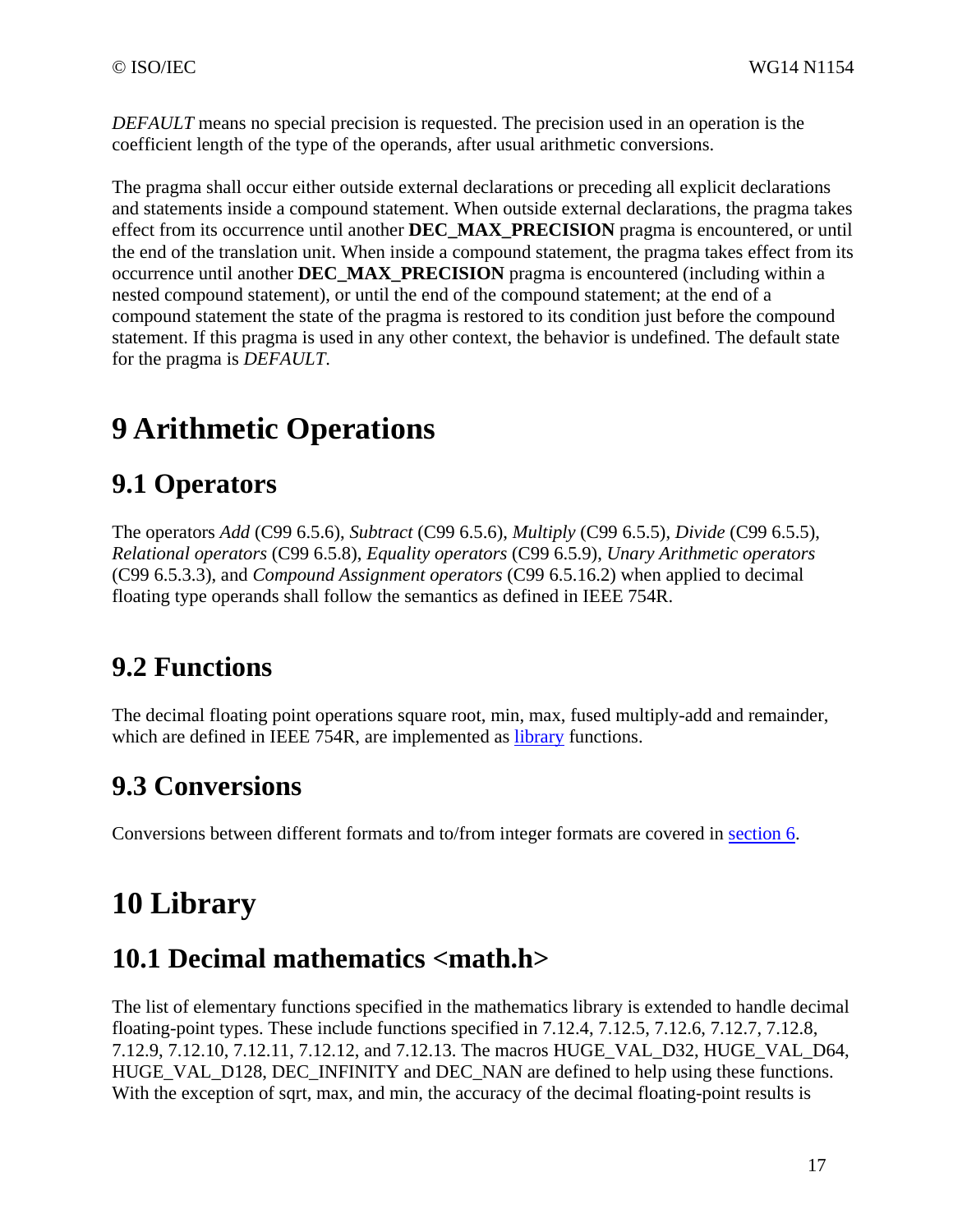implementation-defined. The implementation may state that the accuracy is unknown. All classification macros specified in C99 7.12.3 are also extended to handle decimal floating-point types. The same applies to all comparison macros specified in 7.12.14.

The names of the functions are derived by adding suffixes d32, d64 and d128 to the double version of the function name.

#### **Suggested changes to C99:**

Add after 7.12 paragraph 2.

7.12

[2a] The types

#### **\_Decimal32\_t \_Decimal64\_t**

are decimal floating types at least as wide as **\_Decimal32** and **\_Decimal64**, respectively, and such that **\_Decimal64\_t** is at least as wide as **\_Decimal32\_t**. If **DEC\_EVAL\_METHOD** equals 0, **\_Decimal32\_t** and **\_Decimal64\_t** are **\_Decimal32** and **\_Decimal64**, respectively; if **DEC\_EVAL\_METHOD** equals 1, they are both **\_Decimal64**; if **DEC\_EVAL\_METHOD** equals 2, they are both **Decimal128**; and for other values of **DEC** EVAL **METHOD**, they are otherwise implementation-defined.

Add at the end of 7.12 paragraph 3 the following macros.

7.12

[3] The macro

#### **HUGE\_VAL\_D64**

expands to a positive **\_Decimal64** constant expression, not necessarily representable as a **\_Decimal32**, or to a constant expression representing infinity. The macros

#### **HUGE\_VAL\_D32 HUGE\_VAL\_D128**

are respectively **Decimal32** and **Decimal128** analogs of **HUGE** VAL D64.

Add at the end of 7.12 paragraph 4 the following macro.

7.12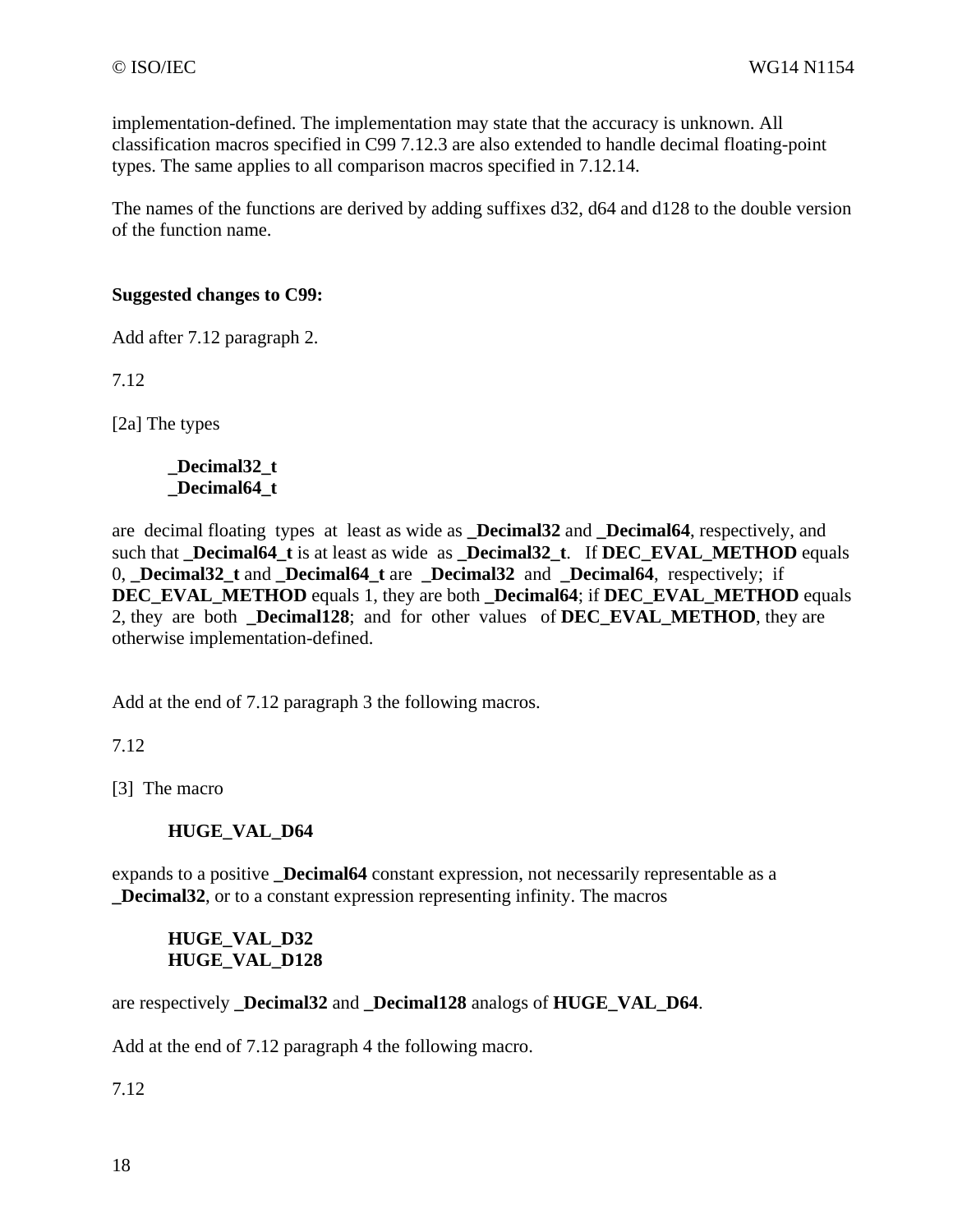[4] The macro

#### **DEC\_INFINITY**

expands to a constant expression of type **\_Decimal32** representing infinity.

Add at the end of 7.12 paragraph 5 the following macro.

7.12

[5] The macro

#### **DEC\_NAN**

expands to quiet decimal floating NaN for the type **\_Decimal32**.

Add at the end of 7.12 paragraph 7 the following macro.

7.12

[7] The macro

**FP\_FAST\_FMAD32 FP\_FAST\_FMAD64 FP\_FAST\_FMAD128** 

are, respectively, **Decimal32**, **Decimal64** and **Decimal128** analogs of **FP FAST FMA**.

#### **Suggested changes to C99:**

Add the following list of function prototypes to the synopsis of the respective subclauses:

7.12.4 Trigonometric functions

 \_Decimal64 acosd64(\_Decimal64 x); Decimal32 acosd32( Decimal32 x); \_Decimal128 acosd128(\_Decimal128 x);

 \_Decimal64 asind64(\_Decimal64 x); \_Decimal32 asind32(\_Decimal32 x); \_Decimal128 asind128(\_Decimal128 x);

 \_Decimal64 atand64(\_Decimal64 x); \_Decimal32 atand32(\_Decimal32 x);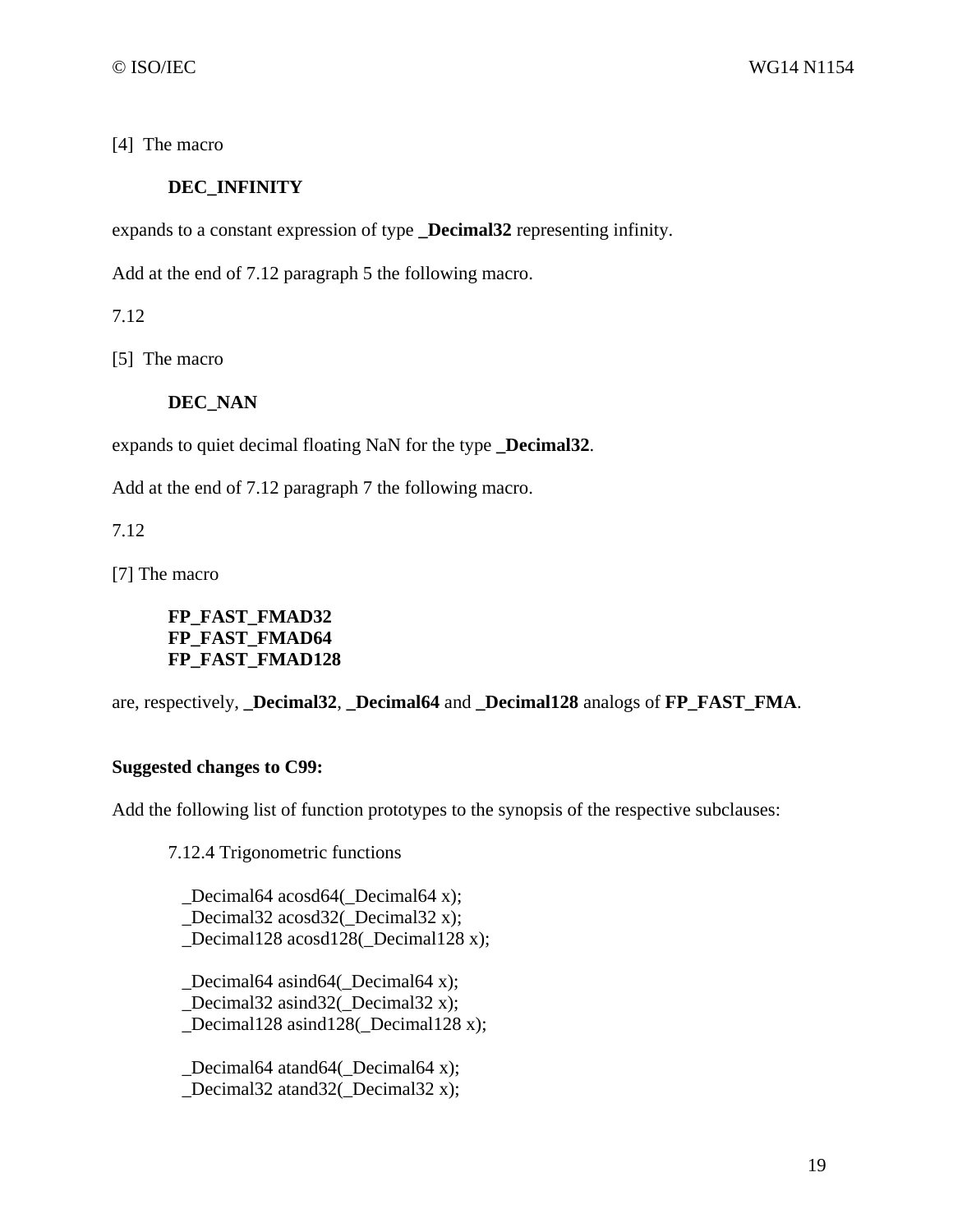\_Decimal128 atand128(\_Decimal128 x);

 \_Decimal64 atan2d64(\_Decimal64 y, \_Decimal64 x); \_Decimal32 atan2d32(\_Decimal32 y, \_Decimal32 x); Decimal128 atan2d128( Decimal128 y, Decimal128 x);

Decimal64 cosd64( $\Delta$ Decimal64 x); \_Decimal32 cosd32(\_Decimal32 x); \_Decimal128 cosd128(\_Decimal128 x);

 \_Decimal64 sind64(\_Decimal64 x); \_Decimal32 sind32(\_Decimal32 x); \_Decimal128 sind128(\_Decimal128 x);

 \_Decimal64 tand64(\_Decimal64 x); \_Decimal32 tand32(\_Decimal32 x); Decimal128 tand128( Decimal128 x);

7.12.5 Hyperbolic functions

 \_Decimal64 acoshd64(\_Decimal64 x); Decimal32 acoshd32( Decimal32 x); \_Decimal128 acoshd128(\_Decimal128 x);

 \_Decimal64 asinhd64(\_Decimal64 x); \_Decimal32 asinhd32(\_Decimal32 x); \_Decimal128 asinhd128(\_Decimal128 x);

 \_Decimal64 atanhd64(\_Decimal64 x); Decimal32 atanhd32( Decimal32 x); \_Decimal128 atanhd128(\_Decimal128 x);

 \_Decimal64 coshd64(\_Decimal64 x); Decimal32 coshd32( Decimal32 x); \_Decimal128 coshd128(\_Decimal128 x);

 \_Decimal64 sinhd64(\_Decimal64 x); Decimal32 sinhd32( $\Delta$ Decimal32 x); Decimal128 sinhd128( Decimal128 x);

 \_Decimal64 tanhd64(\_Decimal64 x); Decimal32 tanhd32( Decimal32 x); \_Decimal128 tanhd128(\_Decimal128 x);

7.12.6 Exponential and logarithmic functions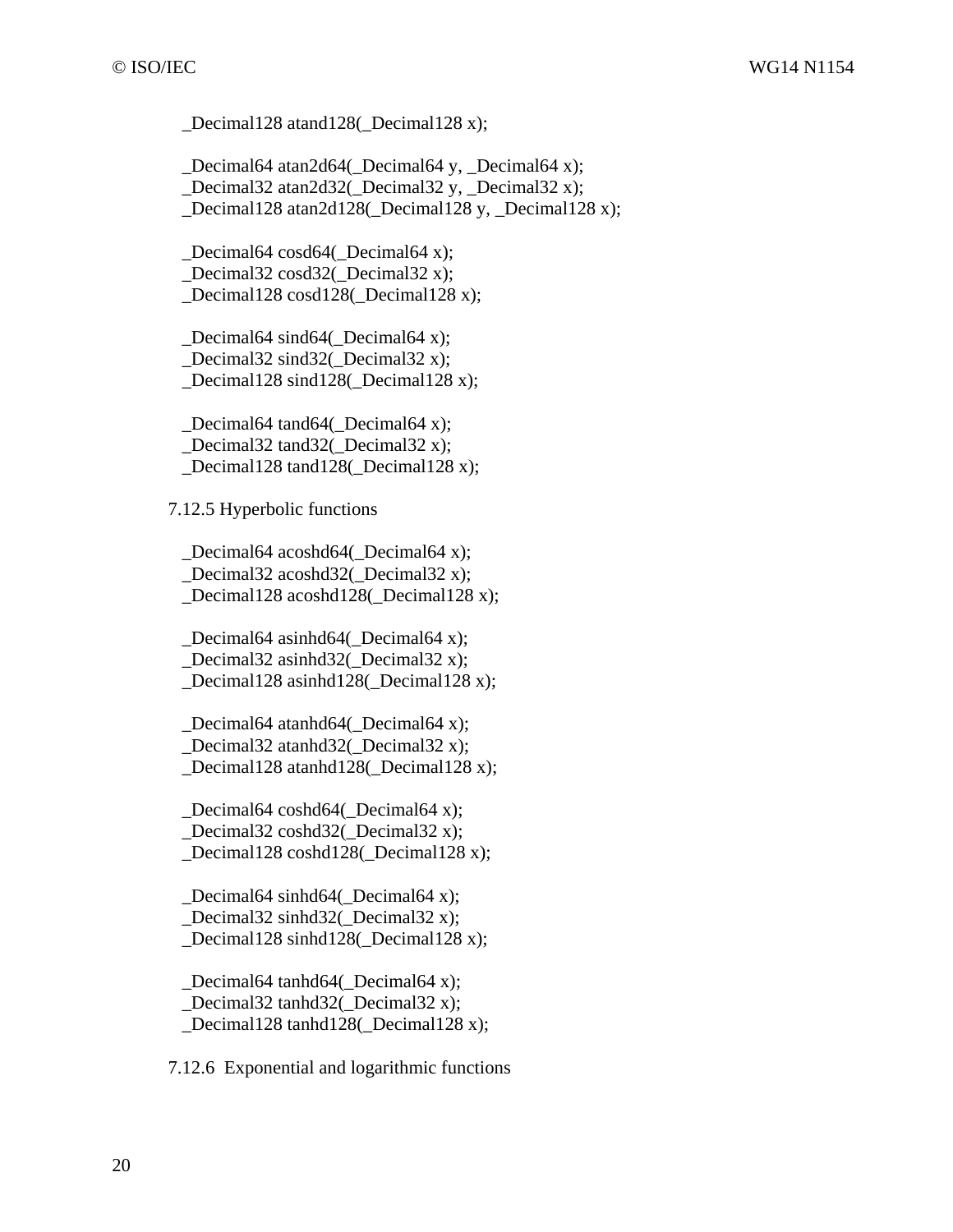\_Decimal64 expd64(\_Decimal64 x); \_Decimal32 expd32(\_Decimal32 x); \_Decimal128 expd128(\_Decimal128 x);

 \_Decimal64 exp2d64(\_Decimal64 x); \_Decimal32 exp2d32(\_Decimal32 x); Decimal128 exp2d128( Decimal128 x);

 \_Decimal64 expm1d64(\_Decimal64 x); \_Decimal32 expm1d32(\_Decimal32 x); \_Decimal128 expm1d128(\_Decimal128 x);

 \_Decimal64 frexpd64(\_Decimal64 value, int \*exp); \_Decimal32 frexpd32(\_Decimal32 value, int \*exp); \_Decimal128 frexpd128(\_Decimal128 value, int \*exp);

int ilogbd $64$ (Decimal $64$  x); int ilogbd32(\_Decimal32 x); int ilogbd128(\_Decimal128 x);

 \_Decimal64 ldexpd64(\_Decimal64 x, int exp); Decimal32 ldexpd32( Decimal32 x, int exp); \_Decimal128 ldexpd128(\_Decimal128 x, int exp);

 \_Decimal64 logd64(\_Decimal64 x); \_Decimal32 logd32(\_Decimal32 x); Decimal128 logd128( Decimal128 x);

 \_Decimal64 log10d64(\_Decimal64 x); Decimal32  $log10d32$  Decimal32 x); \_Decimal128 log10d128(\_Decimal128 x);

 \_Decimal64 log1pd64(\_Decimal64 x); Decimal32  $log1p d32$  Decimal32 x); Decimal128  $log1p d128$  Decimal128 x);

 \_Decimal64 log2d64(\_Decimal64 x); Decimal32  $log2d32$  (Decimal32 x); Decimal128  $log2d128$  Decimal128 x);

 \_Decimal64 logbd64(\_Decimal64 x); Decimal32 logbd32( $\Delta$ Decimal32 x); \_Decimal128 logbd128(\_Decimal128 x);

 \_Decimal64 modd32d64(\_Decimal64 value, \_Decimal64 \*iptr); \_Decimal32 modfd32(\_Decimal32 value, \_Decimal32 \*iptr);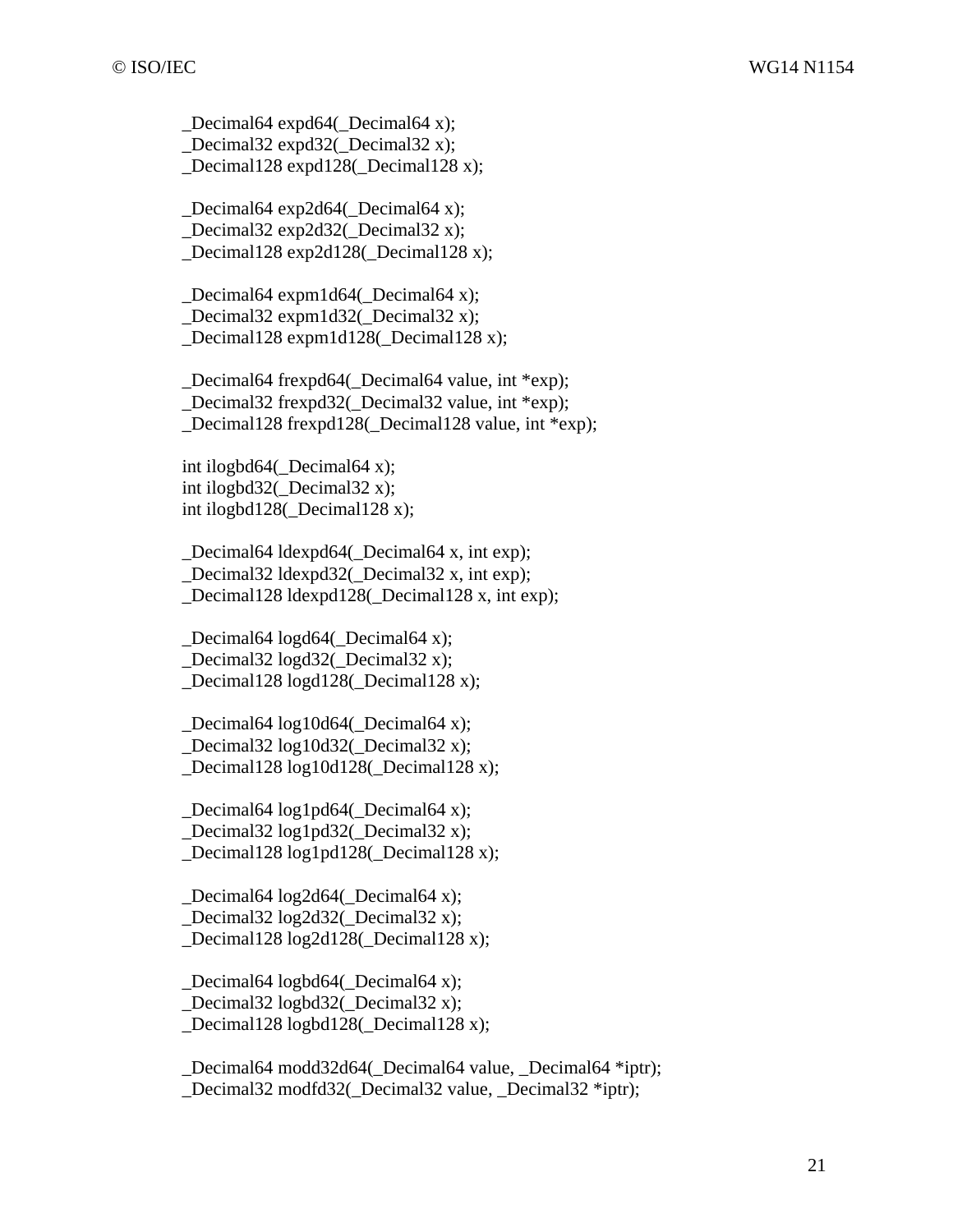\_Decimal128 modfd128(\_Decimal128 value, \_Decimal128 \*iptr);

 \_Decimal64 scalbnd64(\_Decimal64 x, int n); \_Decimal32 scalbnd32(\_Decimal32 x, int n); Decimal128 scalbnd128(Decimal128 x, int n);

 \_Decimal64 scalblnd64(\_Decimal64 x, long int n); \_Decimal32 scalblnd32(\_Decimal32 x, long int n); Decimal128 scalblnd128( Decimal128 x, long int n);

7.12.7 Power and absolute-value functions

 \_Decimal64 cbrtd64(\_Decimal64 x); \_Decimal32 cbrtd32(\_Decimal32 x); \_Decimal128 cbrtd128(\_Decimal128 x);

 \_Decimal64 fabsd64(\_Decimal64 x); \_Decimal32 fabsd32(\_Decimal32 x); \_Decimal128 fabsd128(\_Decimal128 x);

 \_Decimal64 hypotd64(\_Decimal64 x, \_Decimal64 y); Decimal32 hypotd32( Decimal32 x, Decimal32 y); \_Decimal128 hypotd128(\_Decimal128 x, \_Decimal128 y);

 \_Decimal64 powd64(\_Decimal64 x, \_Decimal64 y); \_Decimal32 powd32(\_Decimal32 x, \_Decimal32 y); Decimal128 powd128( Decimal128 x, Decimal128 y);

 \_Decimal64 sqrtd64(\_Decimal64 x); Decimal32 sqrtd32( Decimal32 x); \_Decimal128 sqrtd128(\_Decimal128 x);

7.12.8 Error and gamma functions

 \_Decimal64 erfd64(\_Decimal64 x); Decimal32 erfd32( Decimal32 x); Decimal128 erfd128( Decimal128 x);

Decimal64 erfcd64( Decimal64 x); \_Decimal32 erfcd32(\_Decimal32 x);

\_Decimal128 erfcd128(\_Decimal128 x);

 \_Decimal64 lgammad64(\_Decimal64 x); Decimal32 lgammad32( Decimal32 x): Decimal128 lgammad128( Decimal128 x);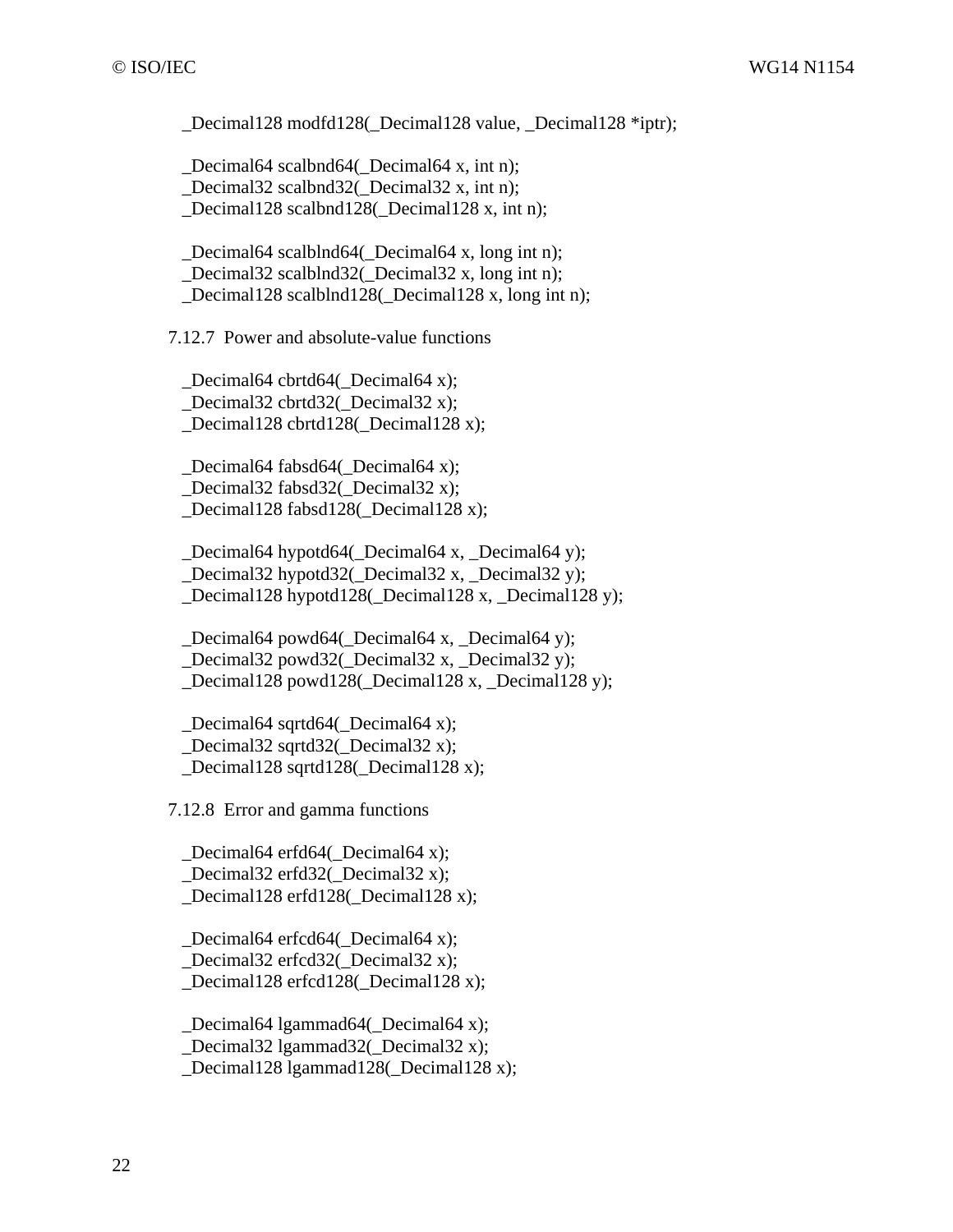\_Decimal64 tgammad64(\_Decimal64 x); \_Decimal32 tgammad32(\_Decimal32 x); \_Decimal128 tgammad128(\_Decimal128 x);

7.12.9 Nearest integer functions

Decimal64 ceild64( Decimal64 x); \_Decimal32 ceild32(\_Decimal32 x); Decimal128 ceild128( Decimal128 x);

 \_Decimal64 floord64(\_Decimal64 x); \_Decimal32 floord32(\_Decimal32 x); \_Decimal128 floord128(\_Decimal128 x);

 \_Decimal64 nearbyintd64(\_Decimal64 x); \_Decimal32 nearbyintd32(\_Decimal32 x); Decimal128 nearbyintd128( Decimal128 x);

 \_Decimal64 rintd64(\_Decimal64 x); \_Decimal32 rintd32(\_Decimal32 x); \_Decimal128 rintd128(\_Decimal128 x);

long int lrintd64(\_Decimal64 x); long int lrintd32( Decimal32 x); long int lrintd128(\_Decimal128 x);

long long int llrintd $64$ ( Decimal $64$  x); long long int llrintd $32$ ( Decimal $32$  x); long long int llrintd128( Decimal128 x);

 \_Decimal64 roundd64(\_Decimal64 x); \_Decimal32 roundd32(\_Decimal32 x); \_Decimal128 roundd128(\_Decimal128 x);

long int lroundd64( Decimal64 x); long int lroundd32( Decimal32 x); long int lroundd128( Decimal128 x);

long long int llroundd $64$ (Decimal $64$  x); long long int llroundd $32$ ( Decimal $32$  x); long long int llroundd128(\_Decimal128 x);

 \_Decimal64 truncd64(\_Decimal64 x); Decimal32 truncd32( Decimal32 x); \_Decimal128 truncd128(\_Decimal128 x);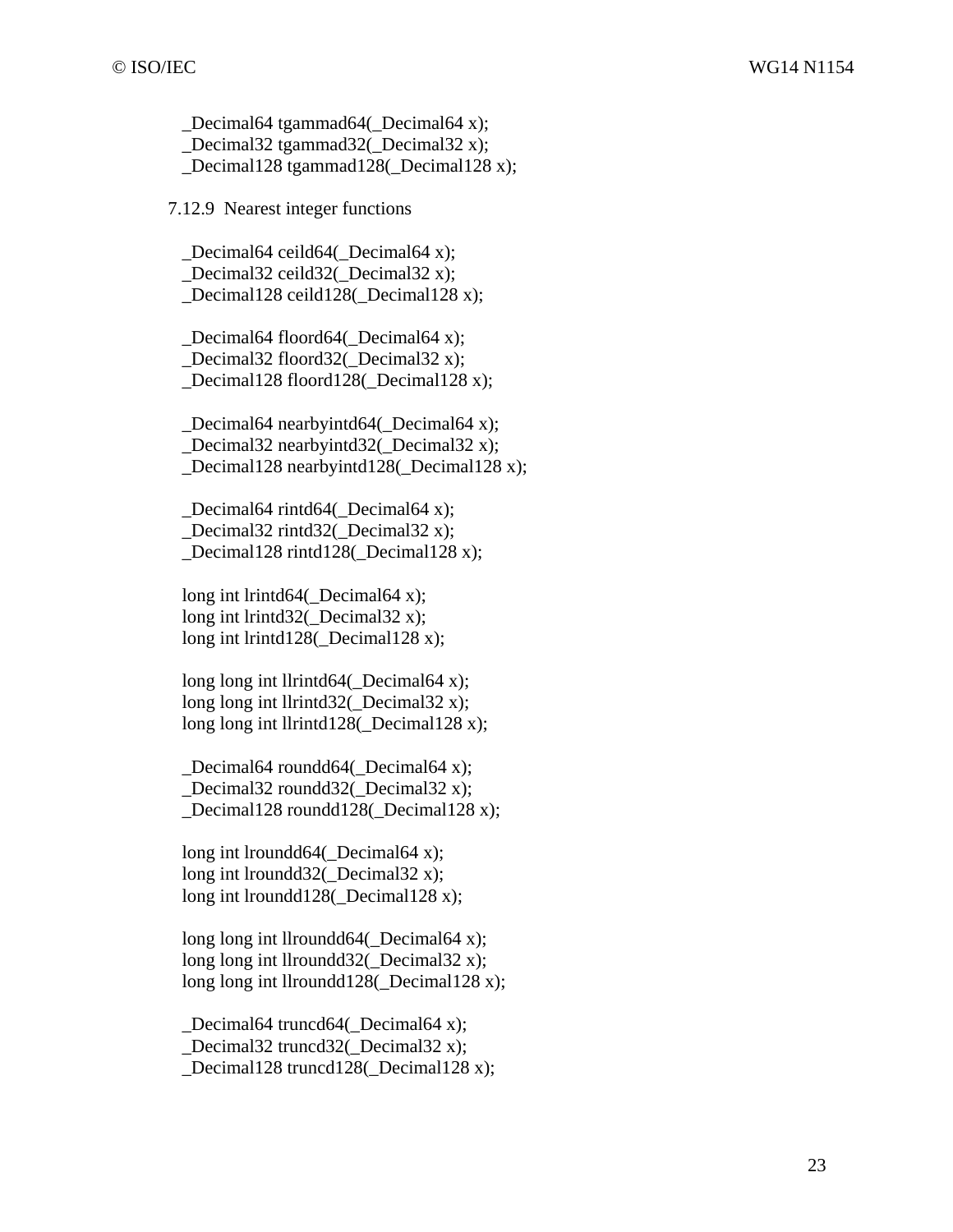7.12.10 Remainder functions

 \_Decimal64 fmodd64(\_Decimal64 x, \_Decimal64 y); Decimal32 fmodd32( Decimal32 x, Decimal32 y); Decimal128 fmodd128( Decimal128 x, Decimal128 y);

 \_Decimal64 remainderd64(\_Decimal64 x, \_Decimal64 y); \_Decimal32 remainderd32(\_Decimal32 x, \_Decimal32 y); Decimal128 remainderd128( Decimal128 x, Decimal128 y);

 \_Decimal64 remquod64(\_Decimal64 x, \_Decimal64 y, int \*quo); \_Decimal32 remquod32(\_Decimal32 x, \_Decimal32 y, int \*quo); \_Decimal128 remquod128(\_Decimal128 x, \_Decimal128 y, int \*quo);

7.12.11 Manipulation functions

Decimal64 copysignd64( Decimal64 x, Decimal64 y); \_Decimal32 copysignd32(\_Decimal32 x, \_Decimal32 y); \_Decimal128 copysignd128(\_Decimal128 x, \_Decimal128 y);

\_Decimal64 nand64(const char \*tagp);

\_Decimal32 nand32(const char \*tagp);

\_Decimal128 nand128(const char \*tagp);

 \_Decimal64 nextafterd64(\_Decimal64 x, \_Decimal64 y); \_Decimal32 nextafterd32(\_Decimal32 x, \_Decimal32 y); Decimal128 nextafterd128( Decimal128 x, Decimal128 y);

 \_Decimal64 nexttowardd64(\_Decimal64 x, \_Decimal128 y); Decimal32 nexttowardd32( Decimal32 x, Decimal128 y); \_Decimal128 nexttowardd128(\_Decimal128 x, \_Decimal128 y);

7.12.12 Maximum, minimum, and positive difference functions

 \_Decimal64 fdimd64(\_Decimal64 x, \_Decimal64 y); Decimal32 fdimd32( Decimal32 x, Decimal32 y); Decimal128 fdimd128( Decimal128 x, Decimal128 y);

Decimal64 fmaxd64( Decimal64 x, Decimal64 y); \_Decimal32 fmaxd32(\_Decimal32 x, \_Decimal32 y); \_Decimal128 fmaxd128(\_Decimal128 x, \_Decimal128 y);

 \_Decimal64 fmind64(\_Decimal64 x, \_Decimal64 y); Decimal32 fmind32( Decimal32 x, Decimal32 y); \_Decimal128 fmind128(\_Decimal128 x, \_Decimal128 y);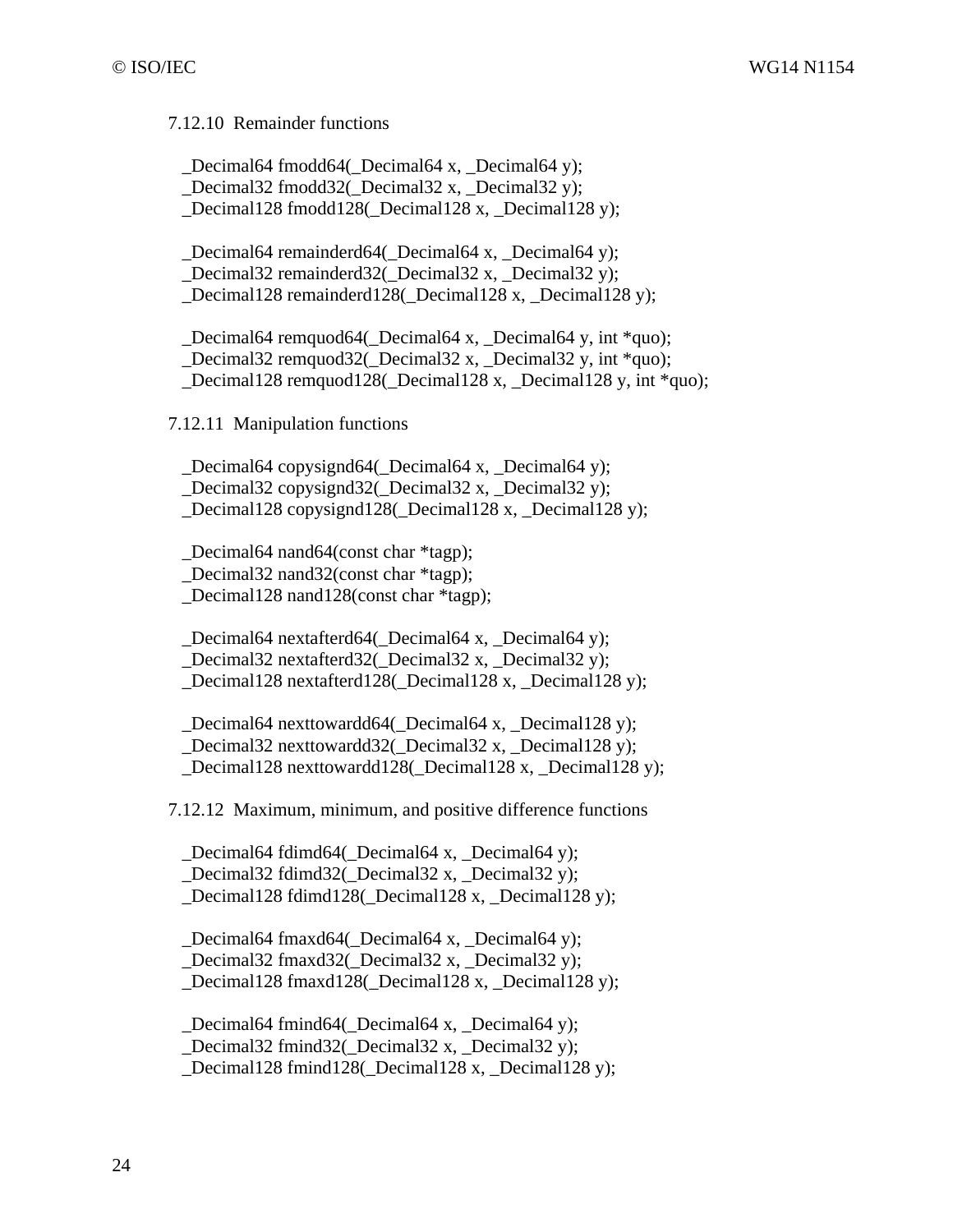7.12.13 Floating multiply-add

 \_Decimal64 fmad64(\_Decimal64 x, \_Decimal64 y, \_Decimal64 z); Decimal32 fmad32( Decimal32 x, Decimal32 y, Decimal32 z); \_Decimal128 fmad128(\_Decimal128 x, \_Decimal128 y, \_Decimal128 z);

### **10.2 New functions**

The following are new functions added to math.h.

#### **Suggested addition to C99:**

#### **7.12.11.5 The quantize functions**

#### **Synopsis**

 $\#$ include  $\langle$ math.h $>$ 

Decimal32 quantized32 ( $\Delta$ Decimal32 x, Decimal32 y);

\_Decimal64 quantized64 (\_Decimal64 x, \_Decimal64 y);

Decimal128 quantized128( Decimal128 x, Decimal128 y);

#### **Description**

The quantize functions set the exponent of argument x to the exponent of argument y, while attempting to keep the value the same*.* If the exponent is being increased, the value shall be correctly rounded according to the current rounding mode; if the result does not have the same value as x, the "inexact" floating-point exception shall be raised. If the exponent is being decreased and the significand of the result has more digits than the type would allow, the result is NaN and the "invalid" floating-point exception shall be raised. If one or both operands are NaN the result is NaN. Otherwise if only one operand is infinity, the result is NaN and the "invalid" floating-point exception shall be raised. If both operands are infinity, the result is DEC\_INFINITY and the sign is the same as x. The quantize functions do not signal underflow. Whether the quantize functions signal overflow is implementation-defined.

#### **Returns**

The quantize functions return the number which is equal in value (except for any rounding) and sign to x, and which has an exponent set to be equal to the exponent of y.

#### **7.12.11.6 The samequantum functions**

#### **Synopsis**

#include  $\langle$  math.h $>$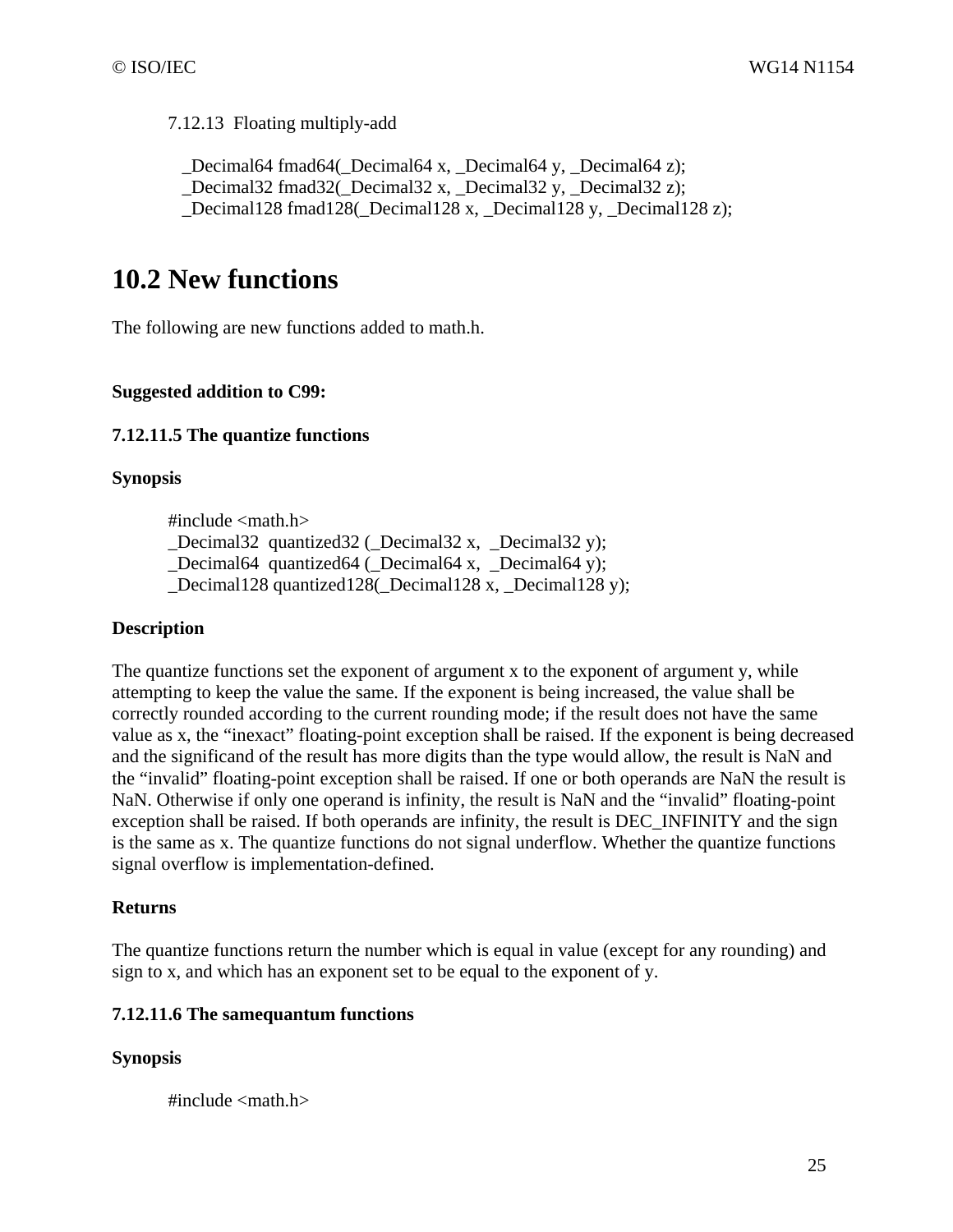\_Bool samequantumd32 (\_Decimal32 x, \_Decimal32 y); \_Bool samequantumd64 (\_Decimal64 x, \_Decimal64 y); \_Bool samequantumd128 (\_Decimal128 x, \_Decimal128 y);

#### **Description**

The samequantum functions determine if the representation exponents of the x and y are the same. If both x and y is NaN, or infinity, they have the same representation exponents; if exactly one operand is infinity or exactly one operand is NaN, they do not have the same representation exponents. The samequantum functions raise no exception.

#### **Returns**

The samequantum functions return **true** when x and y have the same representation exponents, **false** otherwise.

### **10.3 Formatted input/output specifiers**

#### **Suggested changes to C99:**

Add the following to 7.19.6.1 paragraph 7, to 7.19.6.2 paragraph 11, to 7.24.2.1 paragraph 7, and to 7.24.2.2 paragraph 11:

- **H** Specifies that a following e, E, f, F, g, or G conversion specifier applies to a **\_Decimal32** argument.
- **D** Specifies that a following e, E, f, F, g, or G conversion specifier applies to a **Decimal64** argument.
- **DD** Specifies that a following e, E, f, F, g, or G conversion specifier applies to a **\_Decimal128** argument.

Change all occurrences of:

A **double** argument representing …

in the descriptions for the **e**, **E**, **f**, **F**, **g**, and **G** conversion specifiers in 7.19.6.1 paragraph 8 and 7.24.2.1 paragraph 8 to:

A **double** or decimal floating type argument representing …

### **10.4 strtod32, strtod64, and strtod128 functions <stdlib.h>**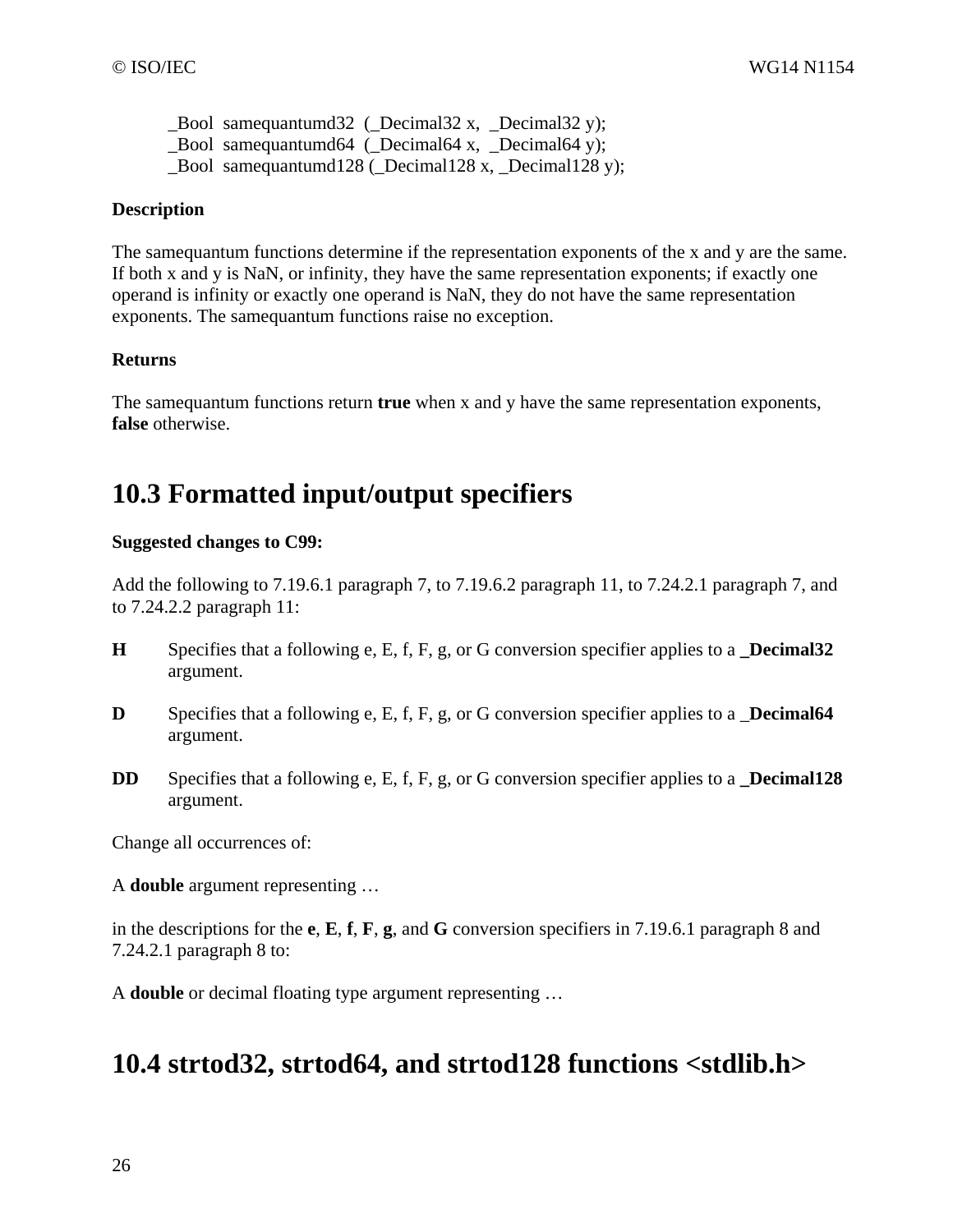The specifications of these functions are similar to those of strtod, strtof, and strtold as defined in C99 7.20.1.3. These functions are declared in <stdlib.h>. Refer to a discussion of Signaling NaNs in the WG14 paper N1011.

#### **Suggested addition to C99:**

#### **7.20.1.5 The strtod32, strtod64, and strtod128 functions**

#### **Synopsis**

 $[#1]$  #include <stdlib.h> \_Decimal32 strtod32 (const char \* restrict nptr, char \*\* restrict endptr); Decimal64 strtod64 (const char \* restrict nptr, char \*\* restrict endptr); \_Decimal128 strtod128(const char \* restrict nptr, char \*\* restrict endptr);

#### **Description**

[#2] The **strtod32**, **strtod64**, and **strtod128** functions convert the initial portion of the string pointed to by **nptr** to **\_Decimal32**, **\_Decimal64**, and **\_Decimal128** representation, respectively. First, they decompose the input string into three parts: an initial, possibly empty, sequence of white-space characters (as specified by the **isspace** function), a subject sequence resembling a floating-point constant or representing an infinity or NaN; and a final string of one or more unrecognized characters, including the terminating null character of the input string. Then, they attempt to convert the subject sequence to a floating-point number, and return the result.

[#3] The expected form of the subject sequence is an optional plus or minus sign, then one of the following:

- a nonempty sequence of decimal digits optionally containing a decimal-point character, then an optional exponent part as defined in 6.4.4.2;
- **INF** or **INFINITY**, ignoring case
- **NAN** or **NAN**(*n-char-sequence<sub>opt</sub>*), or **SNAN** or **SNAN**(*n-char-sequence<sub>opt</sub>)*, ignoring case in the **NAN** or **SNAN** part, where:

*n-char-sequence*: *digit n-char-sequence digit* 

The subject sequence is defined as the longest initial subsequence of the input string, starting with the first non-white-space character, that is of the expected form. The subject sequence contains no characters if the input string is not of the expected form.

[#4] If the subject sequence has the expected form for a floating-point number, the sequence of characters starting with the first digit or the decimal-point character (whichever occurs first) is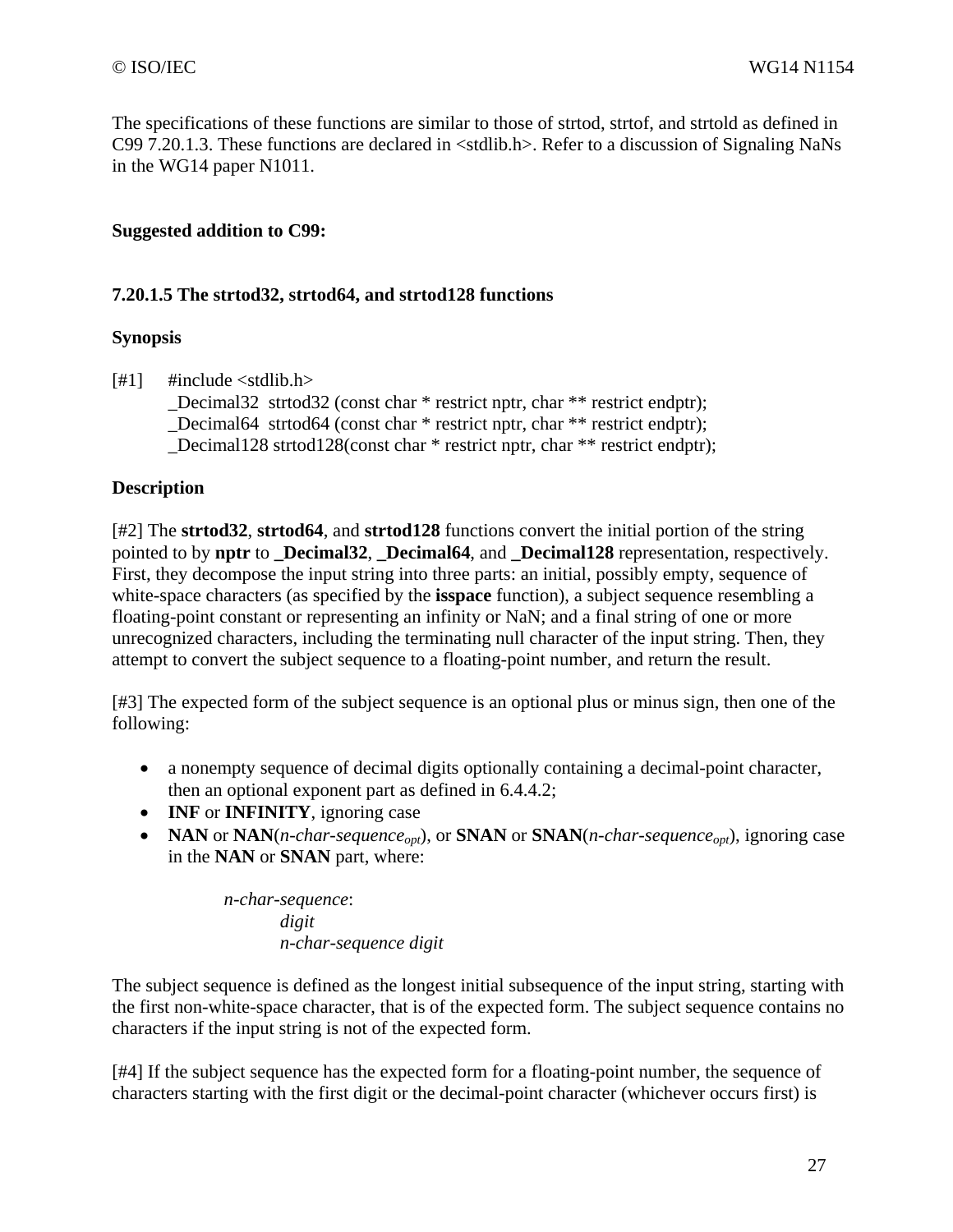interpreted as a floating constant according to the rules of 6.4.4.2, except that it is not a hexadecimal floating number, that the decimal-point character is used in place of a period, and that if neither an exponent part nor a decimal-point character appears in a decimal floating point number, an exponent part of the appropriate type with value zero is assumed to follow the last digit in the string. If the subject sequence begins with a minus sign, the sequence is interpreted as negated. A character sequence **INF** or **INFINITY** is interpreted as an infinity. A character sequence **NAN** or **NAN**(*n-char-sequence<sub>opt</sub>*), or **SNAN** or **SNAN**(*n-char-sequence<sub>opt</sub>)*, is interpreted as a quiet NaN or signalling NaN respectively; the meaning of the n-char sequences is implementation-defined.4 A pointer to the final string is stored in the object pointed to by **endptr**, provided that **endptr** is not a null pointer.

[#5] The converted value keeps the precision as the input if possible, and the value may be denormalized. Otherwise, rounding may occur and the value is converted according to F.5 [#3]. Rounding happens after any negation.

[#6] In other than the **"C"** locale, additional locale-specific subject sequence forms may be accepted.

[#7] If the subject sequence is empty or does not have the expected form, no conversion is performed; the value of **nptr** is stored in the object pointed to by **endptr**, provided that **endptr** is not a null pointer.

#### **Recommended practice**

[#8] If the subject sequence has the decimal form and at most **DEC128\_COEFF\_DIG** (defined in **<decfloat.h>**) significant digits, the result should be correctly rounded. If the subject sequence *D* has more than **DEC128** COEFF DIG significant digits, consider the two bounding, adjacent decimal strings *L* and *U*, both having **DEC128\_COEFF\_DIG** significant digits, such that the values of *L*, *D*, and *U* satisfy  $L \leq D \leq U$ . The result should be one of the (equal or adjacent) values that would be obtained by correctly rounding *L* and *U* according to the current rounding direction, with the extra stipulation that the error with respect to *D* should have a correct sign for the current rounding direction.

#### **Returns**

[#9] The functions return the converted value, if any. If no conversion could be performed, the value +0.E0dd is returned. If the correct value is outside the range of representable values, plus or minus **HUGE\_VAL\_D64**, **HUGE\_VAL\_D32**, or **HUGE\_VAL\_D128** is returned (according to the return type and sign of the value), and the value of the macro **ERANGE** is stored in **errno**. If the result underflows (7.12.1), the functions return a value whose magnitude is no greater than the smallest normalized positive number in the return type; whether **errno** acquires the value **ERANGE** is implementation-defined.

<sup>&</sup>lt;sup>4</sup> An implementation may use the n-char sequence to determine extra information to be represented in the NaN's significand. No signal should be raised at the point of returning the signaling NaN.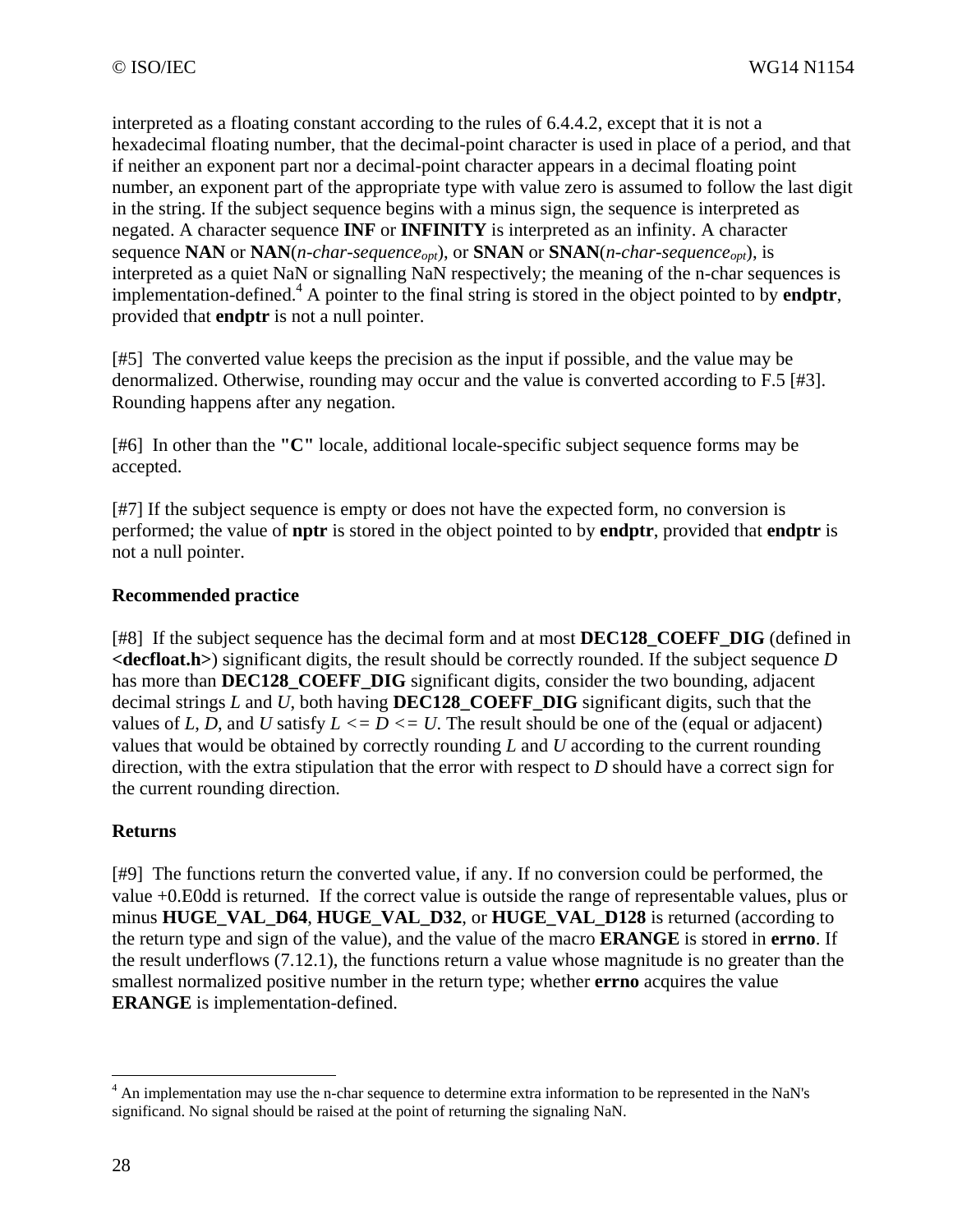### **10.5 wcstod32, wcstod64, and wcstod128 functions <wchar.h>**

The specifications of these functions are similar to those of wcstod, wcstof, and wcstold as defined in C99 7.24.4.1.1. They are declared in <wchar.h> . Refer to a discussion of Signaling NaNs in the WG14 paper N1011.

Suggested addition to C99:

#### **7.24.4.1.3 The wcstod32, wcstod64, and wcstod128 functions**

#### **Synopsis**

[#1] #include <wchar.h>

\_Decimal32 wcstod32 (const wchar\_t \* restrict nptr, wchar\_t \*\* restrict endptr); Decimal64 wcstod64 (const wchar  $t *$  restrict nptr, wchar  $t * *$  restrict endptr); \_Decimal128 wcstod128(const wchar\_t \* restrict nptr, wchar\_t \*\* restrict endptr);

#### **Description**

[#2] The **wcstod32**, **wcstod64**, and **wcstod128** functions convert the initial portion of the wide string pointed to by **nptr** to **Decimal32**, **Decimal64**, and **Decimal128** representation, respectively. First, they decompose the input string into three parts: an initial, possibly empty, sequence of white-space wide characters (as specified by the **iswspace** function), a subject sequence resembling a floating-point constant or representing an infinity or NaN; and a final wide string of one or more unrecognized wide characters, including the terminating null wide character of the input wide string. Then, they attempt to convert the subject sequence to a floating-point number, and return the result.

[#3] The expected form of the subject sequence is an optional plus or minus sign, then one of the following:

- a nonempty sequence of decimal digits optionally containing a decimal-point wide character, then an optional exponent part as defined in 6.4.4.2;
- **INF** or **INFINITY**, ignoring case
- **NAN** or **NAN**(*n-wchar-sequence<sub>opt</sub>)*, or **SNAN** or **SNAN**(*n-wchar-sequence<sub>opt</sub>)*, ignoring case in the **NAN** or **SNAN** part, where:

*n-wchar-sequence*: *digit n-wchar-sequence digit* 

The subject sequence is defined as the longest initial subsequence of the input wide string, starting with the first non-white-space wide character, that is of the expected form. The subject sequence contains no wide characters if the input wide string is not of the expected form.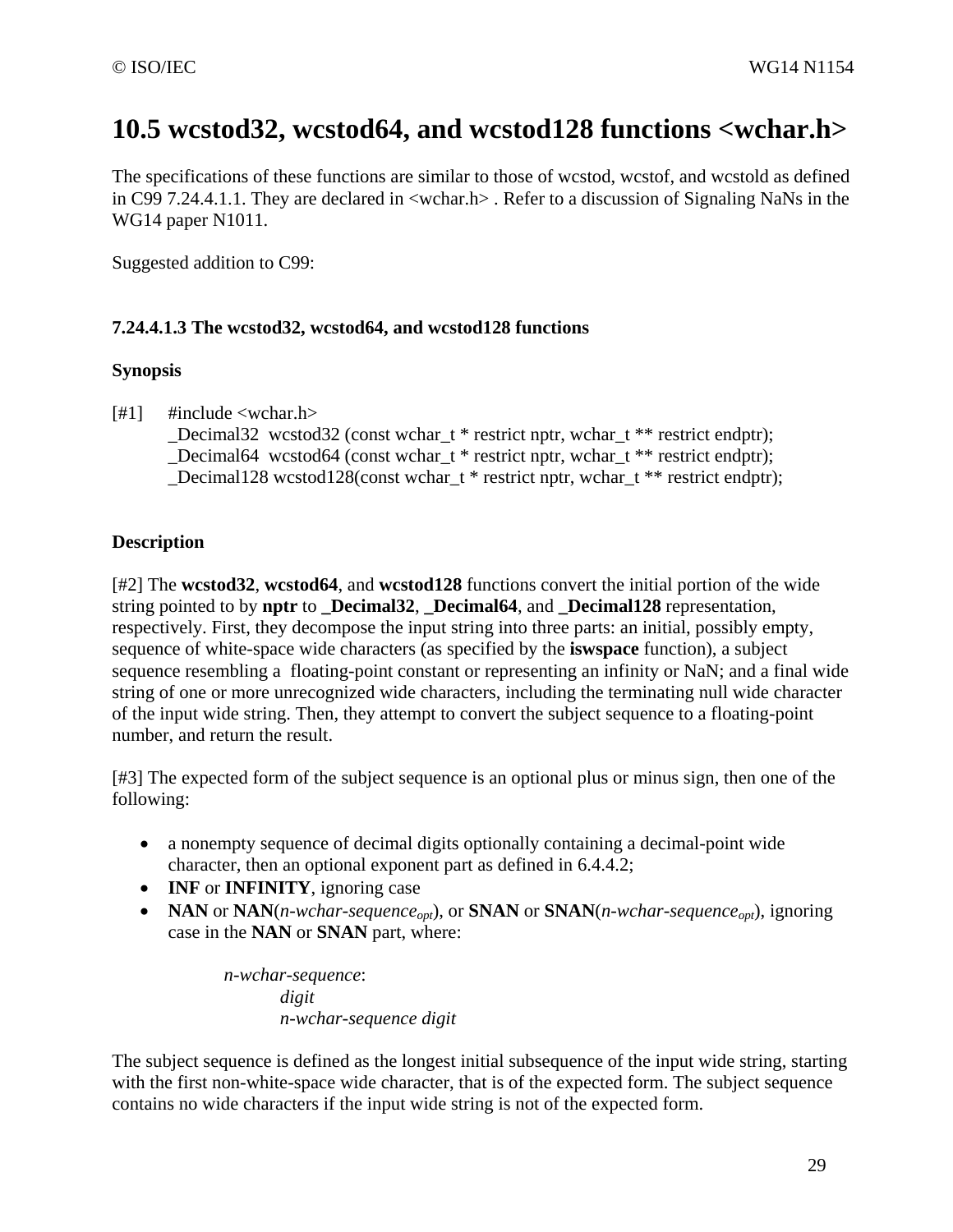[#4] If the subject sequence has the expected form for a floating-point number, the sequence of wide characters starting with the first digit or the decimal-point wide character (whichever occurs first) is interpreted as a floating constant according to the rules of 6.4.4.2, except that it is not a hexadecimal floating number, that the decimal-point wide character is used in place of a period, and that if neither an exponent part nor a decimal-point wide character appears in a decimal floating point number, an exponent part of the appropriate type with value zero is assumed to follow the last digit in the string. If the subject sequence begins with a minus sign, the sequence is interpreted as negated. A wide character sequence **INF** or **INFINITY** is interpreted as an infinity. A wide character sequence **NAN** or **NAN**(*n-wchar-sequence<sub>opt</sub>)*, or **SNAN** or **SNAN**(*n-wchar*sequence<sub>opt</sub>), is interpreted as a quiet NaN or signalling NaN respectively; the meaning of the nwchar sequences is implementation-defined.<sup>5</sup> A pointer to the final wide string is stored in the object pointed to by **endptr**, provided that **endptr** is not a null pointer.

[#5] The converted value keeps the precision as the input if possible, and the value may be denormalized. Otherwise, rounding may occur and the value is converted according to F.5 [#3]. Rounding happens after any negation.

[#6] In other than the **"C"** locale, additional locale-specific subject sequence forms may be accepted.

[#7] If the subject sequence is empty or does not have the expected form, no conversion is performed; the value of **nptr** is stored in the object pointed to by **endptr**, provided that **endptr** is not a null pointer.

#### **Recommended practice**

[#8] If the subject sequence has the decimal form and at most **DEC128\_COEFF\_DIG** (defined in **<decfloat.h>**) significant digits, the result should be correctly rounded. If the subject sequence *D* has more than **DEC128** COEFF DIG significant digits, consider the two bounding, adjacent decimal strings *L* and *U*, both having **DEC128\_COEFF\_DIG** significant digits, such that the values of *L*, *D*, and *U* satisfy  $L \leq D \leq U$ . The result should be one of the (equal or adjacent) values that would be obtained by correctly rounding *L* and *U* according to the current rounding direction, with the extra stipulation that the error with respect to *D* should have a correct sign for the current rounding direction.

#### **Returns**

[#9] The functions return the converted value, if any. If no conversion could be performed, the value +0.E0dd is returned. If the correct value is outside the range of representable values, plus or minus **HUGE\_VAL\_D64**, **HUGE\_VAL\_D32**, or **HUGE\_VAL\_D128** is returned (according to the return type and sign of the value), and the value of the macro **ERANGE** is stored in **errno**. If the result underflows (7.12.1), the functions return a value whose magnitude is no greater than the

<sup>&</sup>lt;sup>5</sup> An implementation may use the n-char sequence to determine extra information to be represented in the NaN's significand. No signal should be raised at the point of returning the signaling NaN.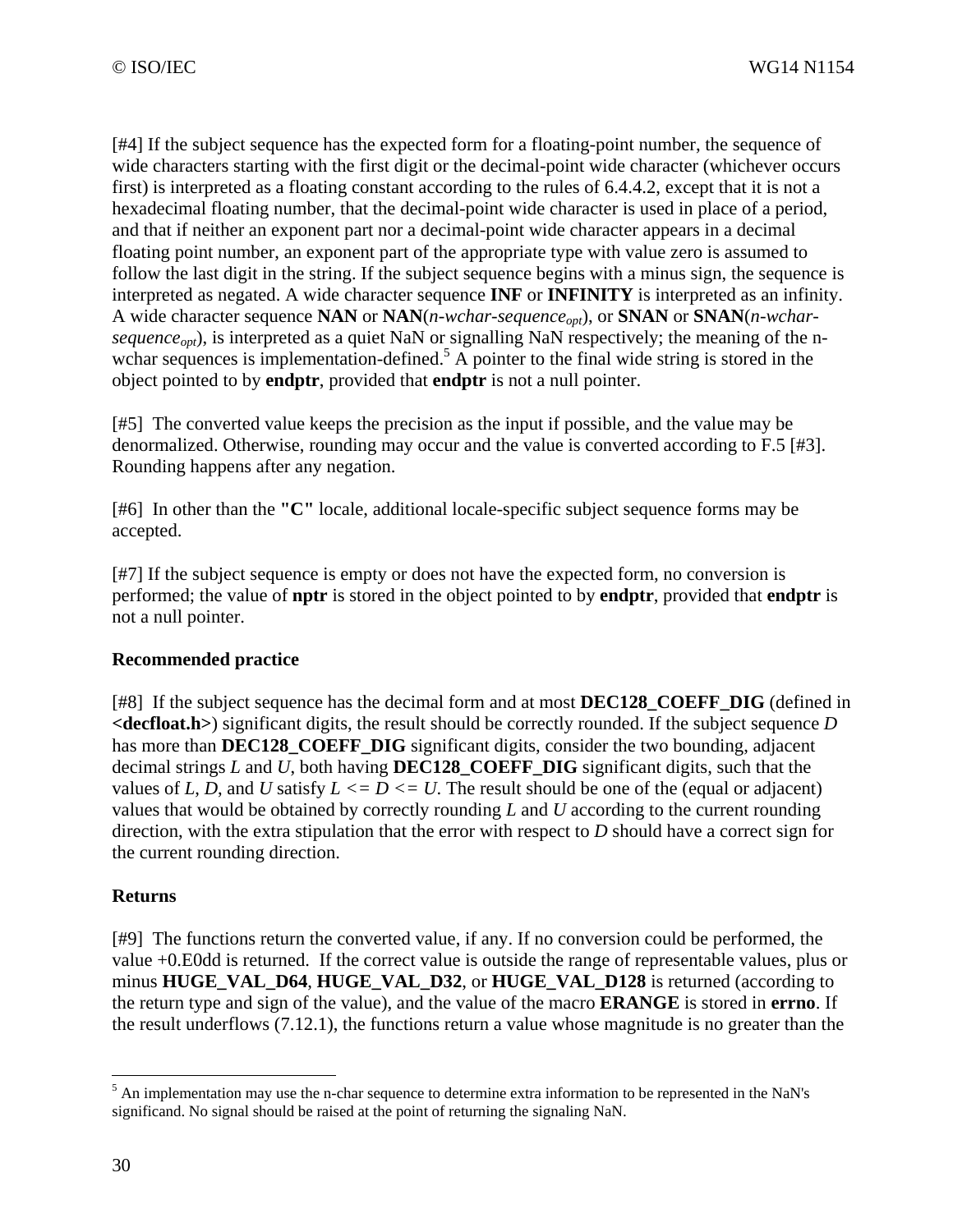smallest normalized positive number in the return type; whether **errno** acquires the value **ERANGE** is implementation-defined.

### **10.6 Type-generic macros <tgmath.h>**

All new functions added to math.h are subjected to the same requirement as specified in C99 7.22 to provide support for *type-generic* macro expansion. When one of the arguments is a decimal floating type, use of the type-generic macro invokes a function whose parameters have the types determined as follows:

If there is more than one real floating type arguments, usual arithmetic conversions are applied to the real floating type arguments so that they have compatible types. Then,

- If any argument has type \_Decimal128, the type determined is \_Decimal128.
- Otherwise, if any argument has type Decimal64, the type determined is Decimal64.
- Otherwise, if any argument has type \_Decimal32, the type determined is \_Decimal32.
- Otherwise, the specification in C99 7.22 paragraph 3 applies.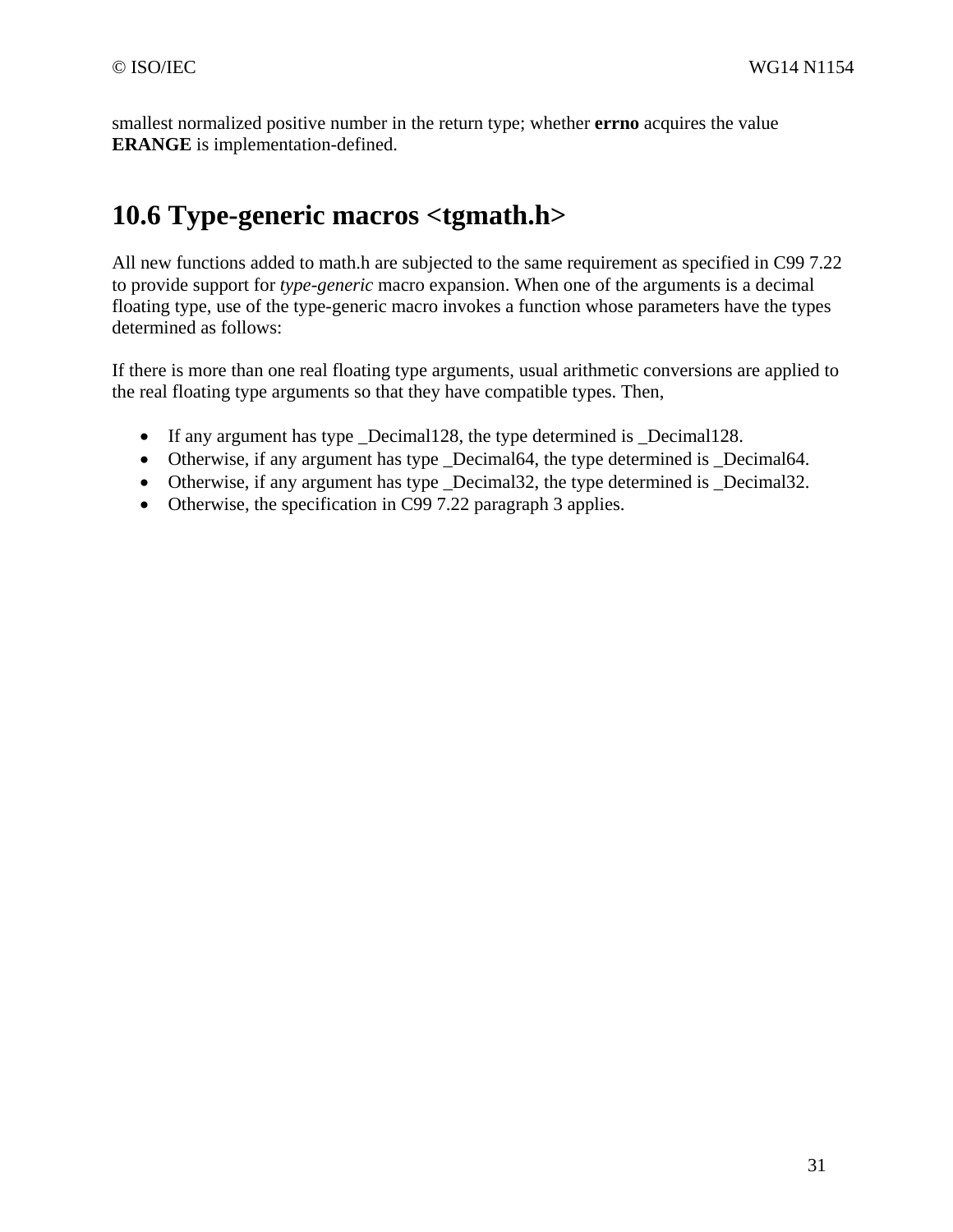# **Annex A**

The following is an alternate suggestion to usual arithmetic conversions using the *greater-range* rule.

Insert the following to 6.3.1.8#1, after "This pattern is called the *usual arithmetic conversions*:"

6.3.1.8[1]

... This pattern is called the *usual arithmetic conversions*:

If one operand is a decimal floating type and there are no complex types in the operands:

If either operand is **\_Decimal128** or **long double**, the other operand is converted to **\_Decimal128**.

Otherwise, if either operand is **\_Decimal64** or **double**, the other operand is converted to **\_Decimal64**.

Otherwise, if either operand is **\_Decimal32**, the other operand is converted to **\_Decimal32**.

If one operand is a decimal floating type and the other is a complex type, the decimal floating type is converted to the first type in the following list that can represent the value range: **float**, **double**, **long double**. It is converted to **long double** if no type in the list can represent its value range. In either case, the complex type is converted to a type whose corresponding real type is this converted type. Usual arithmetic conversions is then applied to the converted operands.

During any of the above conversions, if the value being converted can be represented exactly in the new type, it is unchanged. If the value being converted is in the range of values that can be represented but cannot be represented exactly, the result is correctly rounded. If the value being converted is outside the range of values that can be represented, the result is dependent on the rounding mode. If the rounding mode is:

*near*, if the value being converted is less than the maximum representable value of the target type plus  $0.5$  ulp, the result is the maximum value of the target type<sup>6</sup>; otherwise the absolute value of the result is one of **HUGE\_VAL**, **HUGE\_VALF**, **HUGE\_VALL**, **HUGE\_VAL\_D64**, **HUGE\_VAL\_D32** or **HUGE\_VAL\_D128** depending on the result type and the sign is the same as the value being converted.

*zero*, the value is the most positive representable if the value being converted is positive, and the most negative number representable otherwise.

 $\overline{a}$ 

<sup>&</sup>lt;sup>6</sup> That is, the values that are between MAX and MAX+10<sup>Emax\*</sup>ulp/2